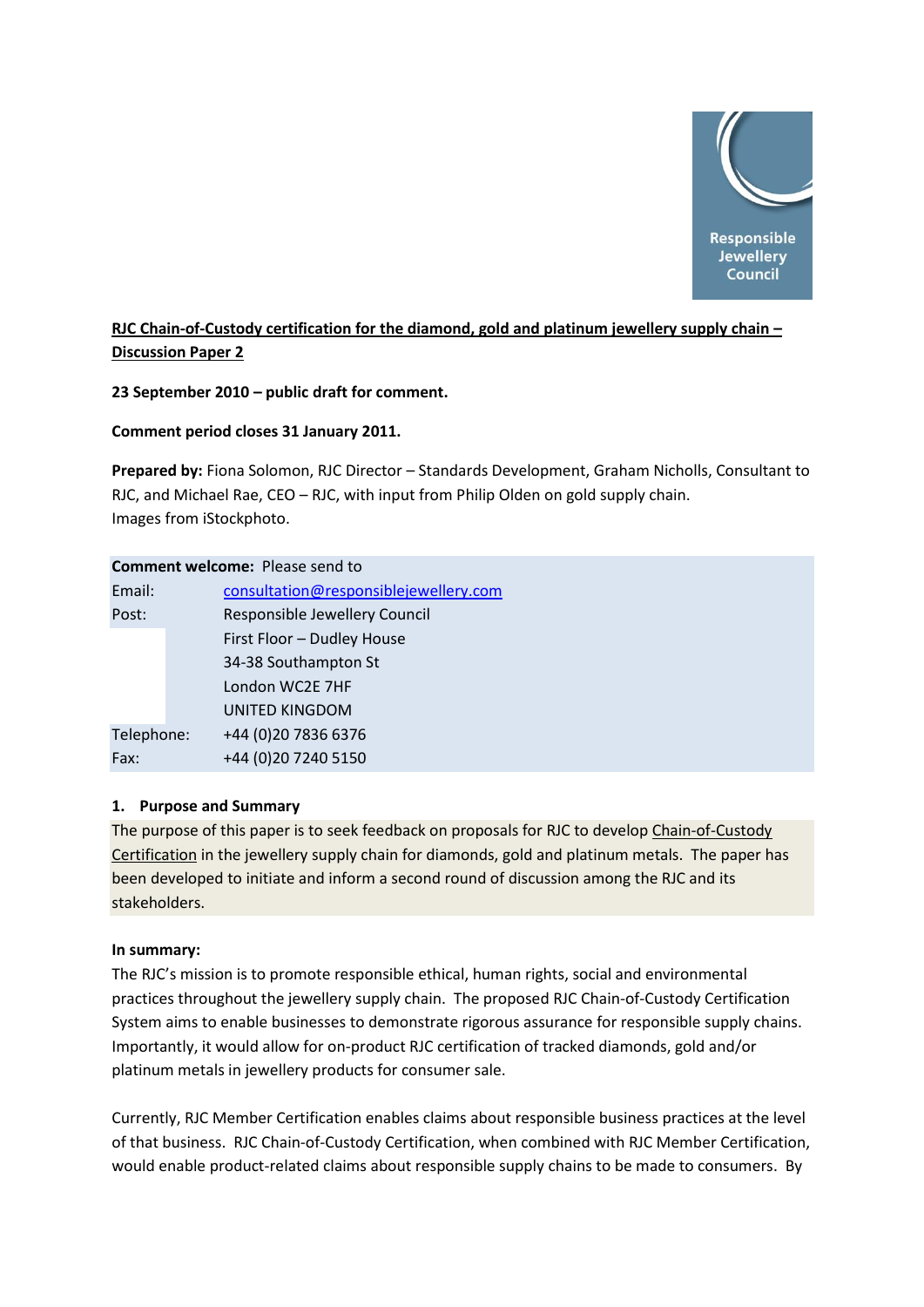implementing chain-of-custody management systems, businesses could show their customers the provenance of the material in their products, including through voluntary use of the RJC Certified Product label.

The proposed RJC Chain-of-Custody Certification System represents the first attempt to develop a large-scale initiative of this scope for the jewellery industry. The certification system would encompass tracking of eligible material and conditions for responsible business practices, and would be applicable internationally and across the supply chain from production to retail. The requirements to achieve certification would not be prescriptive; businesses would establish their own management systems to suit the nature and scale of their activities and deliver the required performance. Businesses wishing to become certified would be audited by RJC-accredited, independent, third party auditors.

An initial draft Standard has been laid out in some detail, to help facilitate concrete discussion about design and implementation issues. The draft Standard aims to strike a balance between commercially realistic requirements and the critical objective of supply chain integrity. The RJC welcomes input on how the proposal could be further improved and is providing a four month public comment period for stakeholder review of this paper.

An open and transparent, multi-stakeholder standards development process is planned, with multiple rounds of public comment opportunities. It is hoped that the RJC Chain-of-Custody Certification System could be launched in 2012.

### **2. Background**

### **a) RJC Membership and Member Certification**

In December 2009, the RJC formally launched its system for Member Certification applicable to businesses operating in the Diamond and Gold jewellery supply chain. Businesses that become RJC Members are required to achieve certification within two years. Certification is based on independent, third party auditing against the RJC Code of Practices, the RJC's standard for responsible business practices. The RJC Code of Practices defines the Council's ethical, social, human rights and environmental commitments for RJC Members, covering a wide range of supply chain issues. Beginning in 2010, companies operating in the Platinum Metals jewellery supply chain have been able to join the RJC. The RJC Code of Practices and supporting documents for Member certification will be reviewed and expanded to formally include Platinum Metals in 2012.

### **b) Proposal for RJC Chain-of-Custody Certification**

Businesses in the jewellery supply chain are increasingly being asked by civil society, regulators, business partners and consumers to demonstrate they have responsible supply chains. The RJC is proposing to develop a new initiative that can support businesses wishing to make claims about material provenance and responsible practices in their jewellery supply chains. RJC Chain-of-

### www.responsiblejewellery.com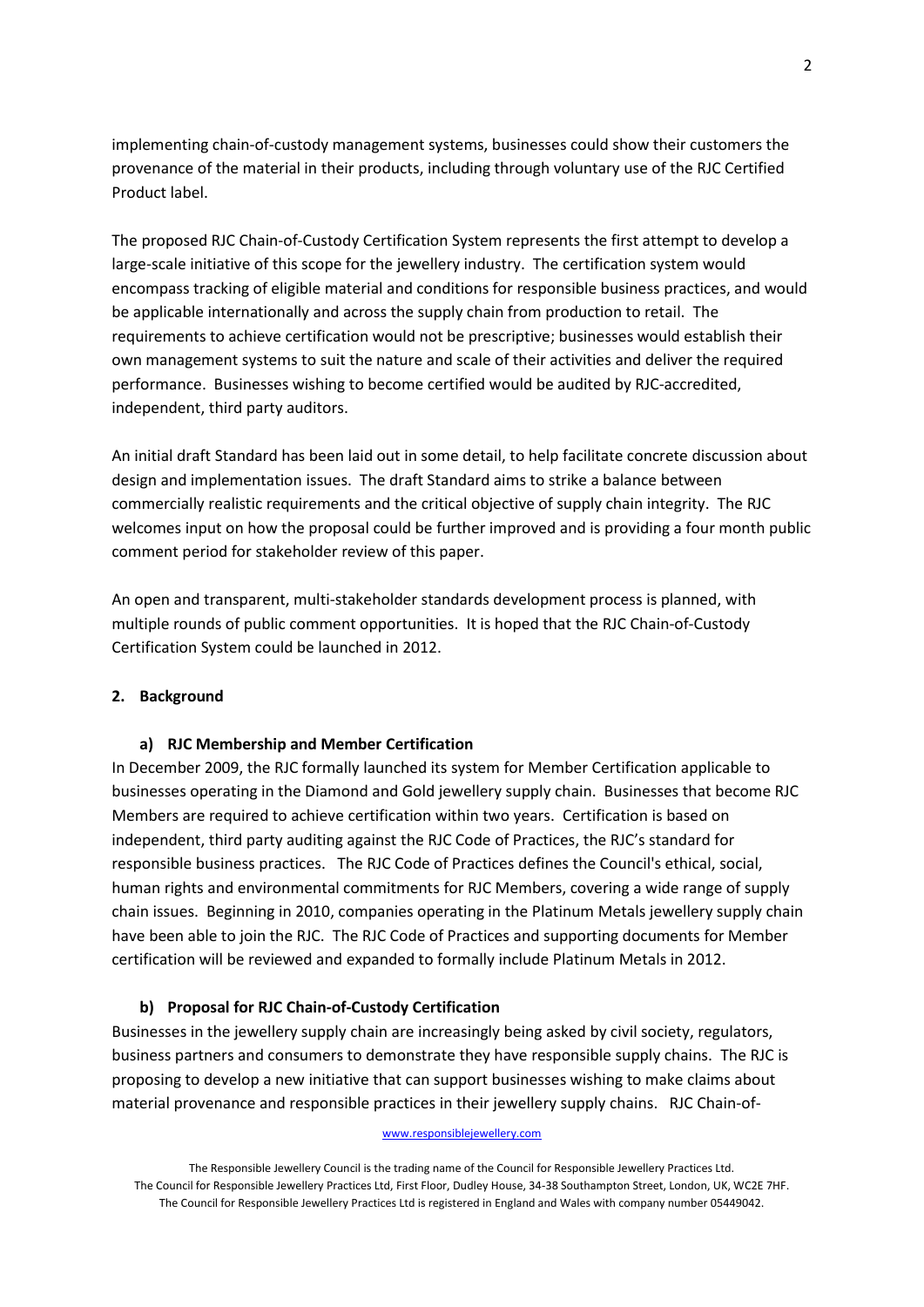Custody Certification would be based on an agreed standard and process for independent, third party verification of a business' chain-of-custody systems in the jewellery supply chain for Diamonds, Gold and Platinum Metals. Alongside RJC Member Certification, the proposed RJC Chain-of-Custody Certification would be a voluntary and complementary assurance tool that RJC can offer to businesses in the jewellery supply chain. The RJC aims for this initiative to work wherever possible in harmony with other mechanisms for encouraging responsible supply chains.

# **c) Discussion Paper 1 – April 2010**

The RJC released an initial discussion paper on issues and options for Chain-of-Custody Certification on 19 April 2010. The public comment period was open for 12 weeks, until 12 July 2010. During this time, workshops with RJC Members and stakeholders were convened in London in May 2010 and Las Vegas in July 2010. Fifty-six people participated in the London workshop, and approximately twenty in the Las Vegas workshop. Two formal submissions were also received. The discussion paper, which provides useful background to this document, and a compilation of the feedback received are all available at:

### <http://www.responsiblejewellery.com/chain-of-custody.html>

# **d) Key issues from feedback**

In the workshop discussions and submissions, there was support for the proposal for RJC to develop a system to support chain-of-custody assurance. The RJC Standards Committee and Consultative Panel have both expressed a strong commitment to the importance of this task.

The workshops indicated general support for the following principles:

- While RJC Member Certification is compulsory for businesses that choose to become RJC Commercial Members, RJC Chain-of-Custody Certification must be voluntary due to competition/anti-trust laws. Individual businesses would make the decision whether to require chain-of-custody certification from their suppliers and/or customers.
- Different businesses have different drivers for accessing or creating supply chain initiatives. A flexible approach will be important, so that RJC Chain-of-Custody Certification can potentially verify a variety of different kinds of chain-of-custody models and claims.
- Not all businesses would want to use a chain-of-custody product label in their retail model. While a product label is a form of direct communication to retail consumers, it is not essential and should not be required.

Key challenges raised by stakeholders include:

- The need for incentives to create a critical mass of participation in chain-of-custody certification.
- The need for chain-of-custody tools that can be used by companies to credibly differentiate materials on the basis of their provenance, such as 'conflict sources'.
- The difficulty of quickly switching a large company's business to chain-of-custody certified products.

### www.responsiblejewellery.com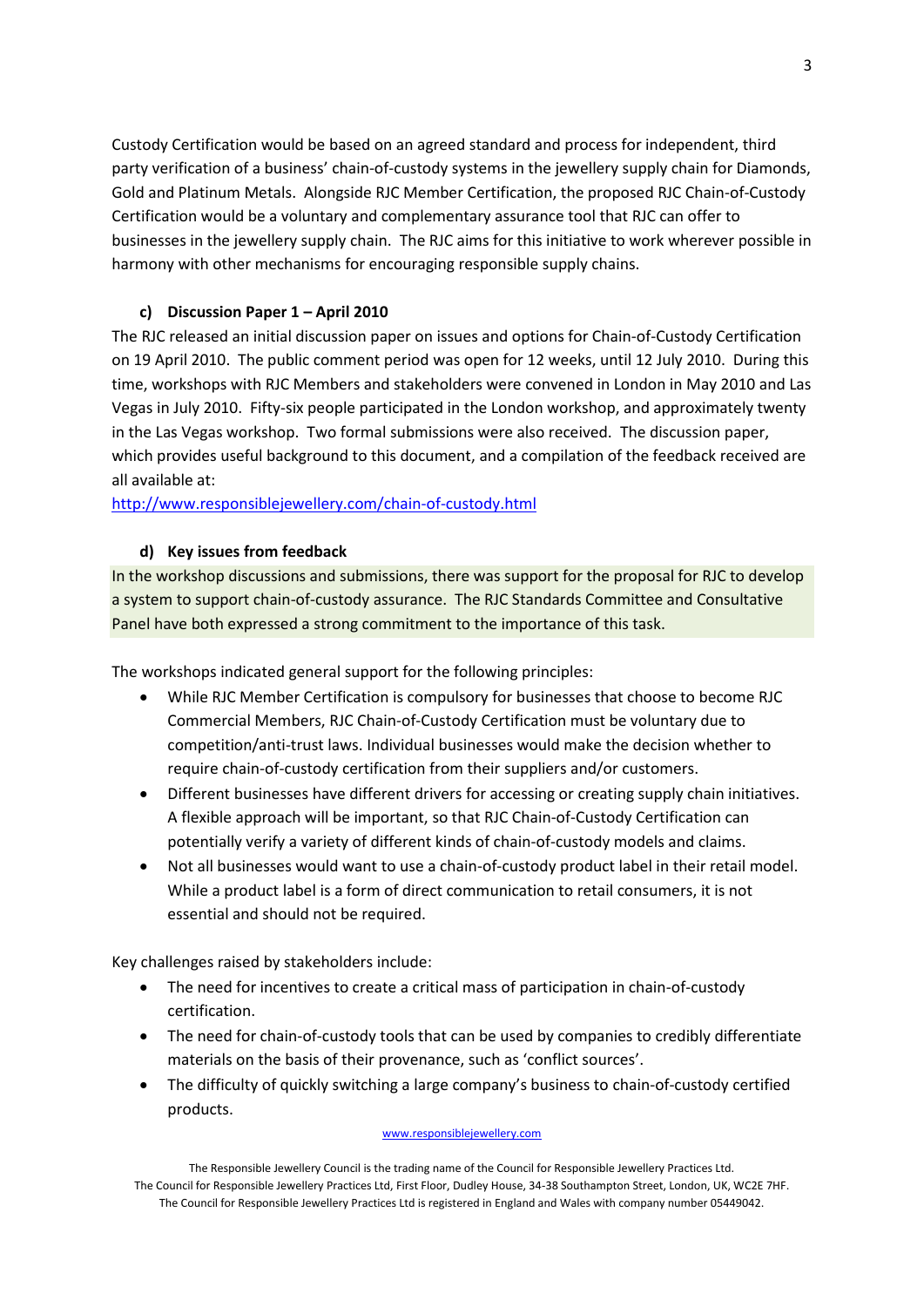- How to address components (diamonds, gold, platinum metals) **and** whole jewellery pieces.
- Traceability challenges for smaller diamonds ('melee').
- The role of responsible artisanal gold for the jewellery industry as a development pathway for producers.
- The increasing scale and profile of scrap gold and above-ground stocks in the jewellery supply chain. Pre-recycling provenance would be impossible to track from its many potential starting points and thus it would be unfeasible to go beyond a 'recycled' claim for recycled metals. However, 'recycled' claims could also be used to hide 'inconvenient truths' about supply chains.
- How consumers might understand different types of chain-of-custody claims made under a future RJC certification system.

# **3. Proposed approach to some key questions**

In essence, there are two parts to a claim that a product is responsibly produced: that there are responsible practices in the supply chain, and there is tracking of the material contained in the product as it passes through the supply chain. To be credible, claims about responsible supply chains need to be based on verifiable evidence that the management systems necessary to support the claims are in place.

This paper proposes a potential RJC Chain-of-Custody Certification system to address these points. Table 1 summarises the key elements.

| <b>Element</b>                                      | <b>Proposed coverage</b>                                                                                                                                                                                                                                                                                                                                                                                                                                                                                                                                                                                                                                                                                                                                              |
|-----------------------------------------------------|-----------------------------------------------------------------------------------------------------------------------------------------------------------------------------------------------------------------------------------------------------------------------------------------------------------------------------------------------------------------------------------------------------------------------------------------------------------------------------------------------------------------------------------------------------------------------------------------------------------------------------------------------------------------------------------------------------------------------------------------------------------------------|
| Chain-of-Custody (CoC)<br>certification eligibility | CoC Certification would be voluntary, and open to:<br>$\bullet$<br>RJC Members (i.e. already RJC Certified Members for responsible<br>$\circ$<br>business practices, or obligated to achieve this within a set time<br>period).<br>Participants in certification systems for responsible business practices,<br>$\circ$<br>formally judged equivalent to the RJC's.<br>Eligible Materials covered under the Standard, either stand-alone or contained<br>in jewellery products:<br>Diamonds;<br>$\circ$<br>Gold;<br>$\circ$<br>Platinum Metals (platinum, palladium and rhodium).<br>$\circ$<br>Note: Materials currently outside the RJC's scope, such as other metals in<br>$\bullet$<br>alloys and other precious stones, would not be tracked under the Standard. |
| Starting point in the<br>supply chain               | Producer (mine or diamond production laboratory), which can be described in<br>$\bullet$<br>terms of the company, mine/laboratory, region or country (or group thereof);<br>or<br>Recycled Gold/Platinum Metals produced by Refiner in accordance with Know<br>Your Customer principles; or                                                                                                                                                                                                                                                                                                                                                                                                                                                                           |

# **Table 1 – Chain-of-Custody (CoC) Certification – Key Elements**

www.responsiblejewellery.com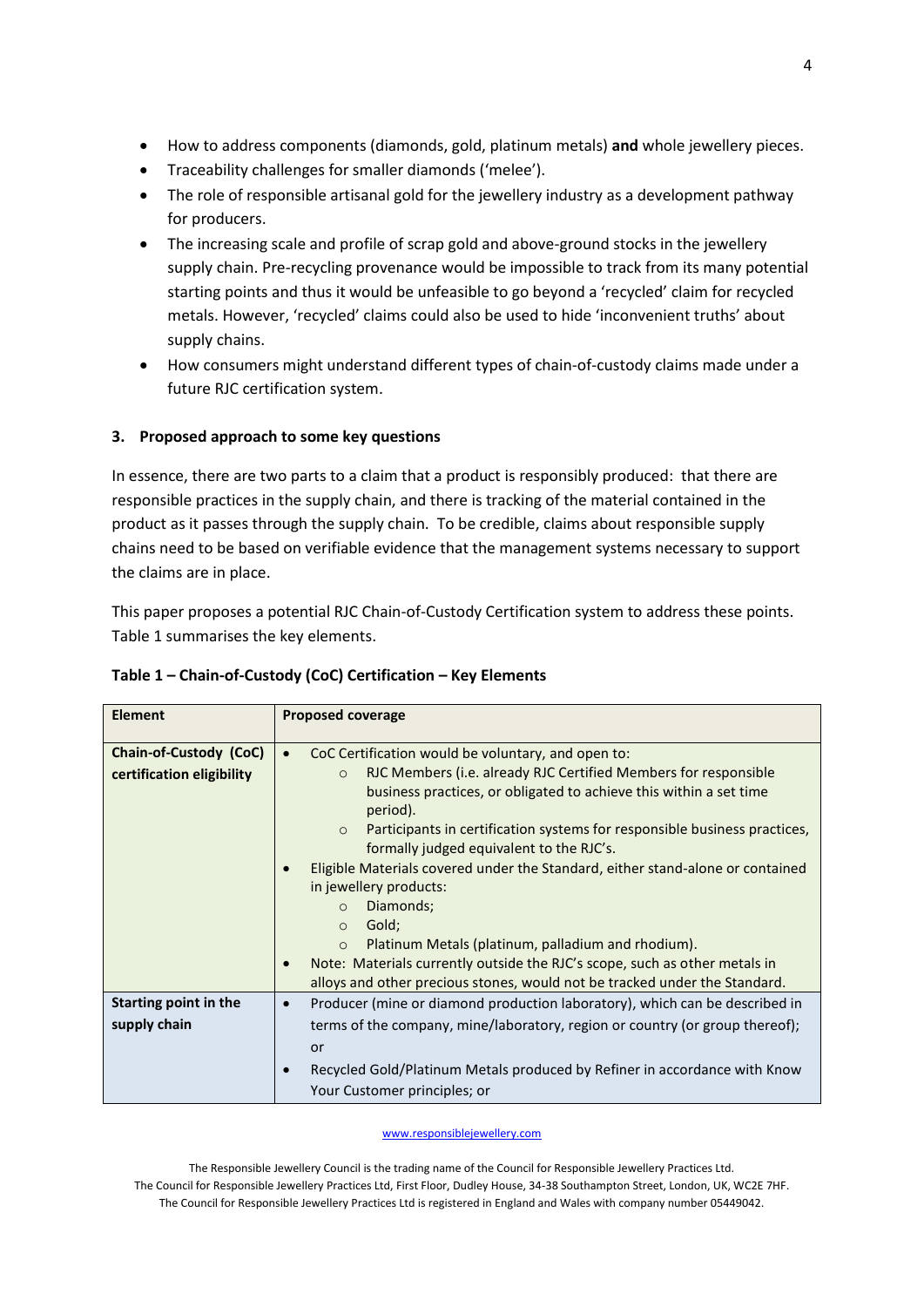|                              | $\bullet$ | Marked Gold/Platinum Metals Bullion produced before a set date.                                                                               |  |  |  |
|------------------------------|-----------|-----------------------------------------------------------------------------------------------------------------------------------------------|--|--|--|
| <b>Chain-of-Custody</b>      | $\bullet$ | Track and Trace (tracing product to origin).                                                                                                  |  |  |  |
| <b>Models supported</b>      | $\bullet$ | Bulk Commodity (prevents mixing of eligible with non-eligible material but                                                                    |  |  |  |
|                              |           | does not trace to origin).                                                                                                                    |  |  |  |
| <b>Chain-of-Custody</b>      | $\bullet$ | RJC Chain-of-Custody Certification required for all Entities making, changing,                                                                |  |  |  |
| <b>Certification</b>         |           | trading, packaging, labelling or retailing tracked material.                                                                                  |  |  |  |
|                              | $\bullet$ | Note: Entities that do not physically change tracked material and/or maintain                                                                 |  |  |  |
|                              |           | segregation as part of their business model, and do not issue or update                                                                       |  |  |  |
|                              |           | Statements of Provenance, would not need to be CoC certified:                                                                                 |  |  |  |
|                              |           | Retailers who purchase already labelled products to sell to end<br>$\circ$                                                                    |  |  |  |
|                              |           | consumers.                                                                                                                                    |  |  |  |
|                              |           | Bullion banks storing or delivering Marked Bullion for, or to, their<br>$\circ$                                                               |  |  |  |
|                              |           | customers.                                                                                                                                    |  |  |  |
|                              |           | Service industries, such as grading labs, assayers, and transportation<br>$\circ$                                                             |  |  |  |
|                              |           | companies, who maintain segregation of Tracked Material on behalf                                                                             |  |  |  |
|                              |           | of their clients as an essential part of their service.                                                                                       |  |  |  |
|                              |           | Outsourcing contractors who carry out manufacturing or processing<br>$\circ$                                                                  |  |  |  |
|                              |           | on Tracked Material on a flexible basis under the Management System                                                                           |  |  |  |
|                              |           | of the Entity seeking certification.                                                                                                          |  |  |  |
| <b>Requirements for</b>      | $\bullet$ | Key elements of internal systems:                                                                                                             |  |  |  |
| <b>Chain-of-Custody</b>      |           | Ability to reliably segregate and track material and prevent mixing of<br>$\circ$                                                             |  |  |  |
| <b>Certification</b>         |           | tracked with untracked material.                                                                                                              |  |  |  |
|                              |           | Ability to reconcile all tracked material in custody.<br>$\circ$<br>Proper oversight and management of Statements of Provenance on<br>$\circ$ |  |  |  |
|                              |           | tracked material to be transferred to other Chain-of-Custody                                                                                  |  |  |  |
|                              |           | certificate holders.                                                                                                                          |  |  |  |
| <b>Requirements for</b>      | $\bullet$ | RJC Member Certification (or equivalent) for all Entities in the supply chain up                                                              |  |  |  |
| responsible practices        |           | to and included the affixing of a product label.                                                                                              |  |  |  |
| <b>Product certification</b> | $\bullet$ | Jewellery products containing tracked material would be eligible for on-                                                                      |  |  |  |
|                              |           | product labelling as RJC certified.                                                                                                           |  |  |  |
| <b>Proportion of final</b>   | $\bullet$ | Claim relates to diamond and/or gold and/or platinum metals content of a                                                                      |  |  |  |
| product                      |           | jewellery product (all karatages). Specific claim to be documented in the                                                                     |  |  |  |
|                              |           | Statement of Provenance or on-product information.                                                                                            |  |  |  |
|                              | $\bullet$ | Minor components less than 5% of value can be exempt from chain-of-custody                                                                    |  |  |  |
|                              |           | tracking and labelling.                                                                                                                       |  |  |  |

Discussion of key elements and options:

www.responsiblejewellery.com **Why require RJC Membership or equivalent?** The RJC's mission is to promote responsible business practices throughout the jewellery supply chain. RJC Members are required to be independently audited against the RJC Code of Practices for responsible business practices. A consumer-facing product label supported by the RJC would strongly imply that not only is the material provenance known, but also that it has been produced responsibly. Furthermore, the RJC's Articles of Association and membership structure provides for sanctions in the case of improper practices by participating businesses. This enables the RJC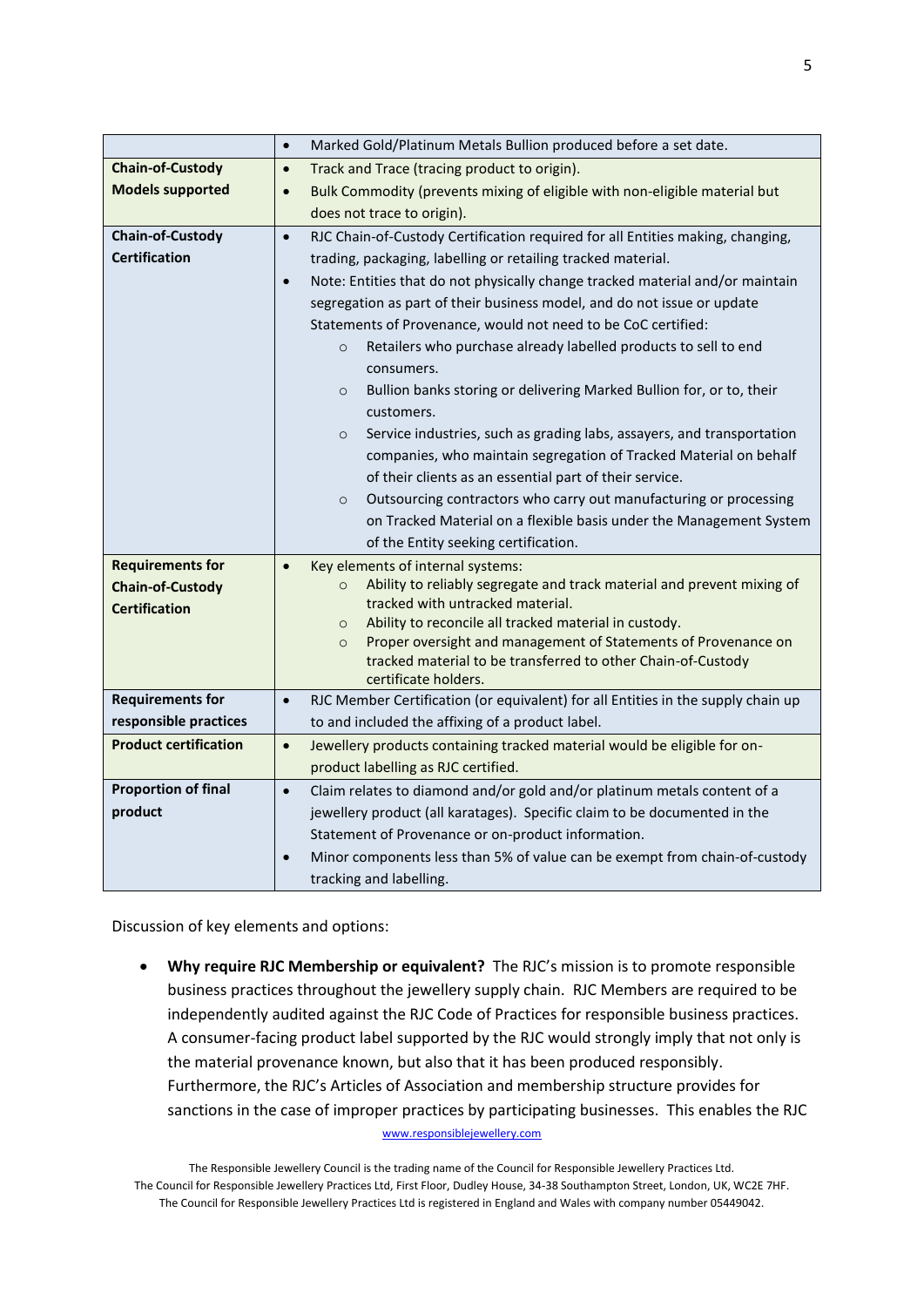to suspend CoC certification and/or Member Certification should relevant nonconformances be identified. Section 7 of this paper considers the scope for potential equivalent certifications of responsible business practices.

- **Why offer Chain-of-Custody Certification as well as Member Certification?** Member Certification enables claims about responsible business practices at the level of that business. Chain-of-Custody Certification, when combined with RJC Member Certification, would provide a product-tracking dimension and enable product-related claims about responsible supply chains to be made to consumers. Implementing Chain-of-Custody management systems is a way for businesses to show their customers the provenance of the material in their products. The same kind of Chain-of-Custody certification is used to support product labelling by the Forest Stewardship Council (FSC) and Marine Stewardship Council (MSC), in addition to their management standards for forests and fisheries, respectively.
- **Why include Bulk-Commodity and Track-and-Trace?** Both Track-and-Trace and Bulk-Commodity<sup>1</sup> chain-of-custody models segregate certified from non-certified material through the supply chain. Track-and-trace is based on tracing product to origin, while Bulk-Commodity prevents mixing of eligible with non-eligible material but does not trace to origin. Accommodating both models under the proposed certification would enable it to capture larger volumes of products and achieve a greater critical mass in uptake across the industry. For large volume supply chains and/or lower value material, a Track-and-Trace model could be impossible to implement, creating barriers to entry and missing the opportunity to make important, but less specific, claims about provenance. The Bulk-Commodity model would allow for claims about what the provenance could be, within a defined set, or "ring fence" of possible starting points. This meets the demand from many businesses and consumers for assurance that products came from an aggregate certified supply chain, without the necessity of being able to trace a specific product to a specific source.
- **Why include Marked Bullion and Recycled Gold/Platinum Metals?** If certified product could only be made from 'freshly' mined metals of known provenance, this could perversely discourage the use of above-ground metals stocks, which already exist in significant quantities, and devalue the role of recycling. It is proposed to include Marked Bullion under the system if it has been produced before the RJC chain-of-custody certification system was launched; and Recycled if it has been refined after the launch of the certification system by a Chain-of-Custody certified refiner. In the case of recycled gold and platinum metals, the Chain-of-Custody would be deemed to start with the certified refining company, who can only accept scrap and post-consumer gold based on 'know your customer' principles as set

 $\overline{\phantom{a}}$ 

www.responsiblejewellery.com  $<sup>1</sup>$  See the previous RJC Discussion Paper for more discussion of these models, and examples of their use:</sup> [http://www.responsiblejewellery.com/downloads/RJC\\_Chain\\_of\\_custody\\_discn\\_paper\\_19\\_04\\_2010.pdf](http://www.responsiblejewellery.com/downloads/RJC_Chain_of_custody_discn_paper_19_04_2010.pdf)

The Responsible Jewellery Council is the trading name of the Council for Responsible Jewellery Practices Ltd. The Council for Responsible Jewellery Practices Ltd, First Floor, Dudley House, 34-38 Southampton Street, London, UK, WC2E 7HF. The Council for Responsible Jewellery Practices Ltd is registered in England and Wales with company number 05449042.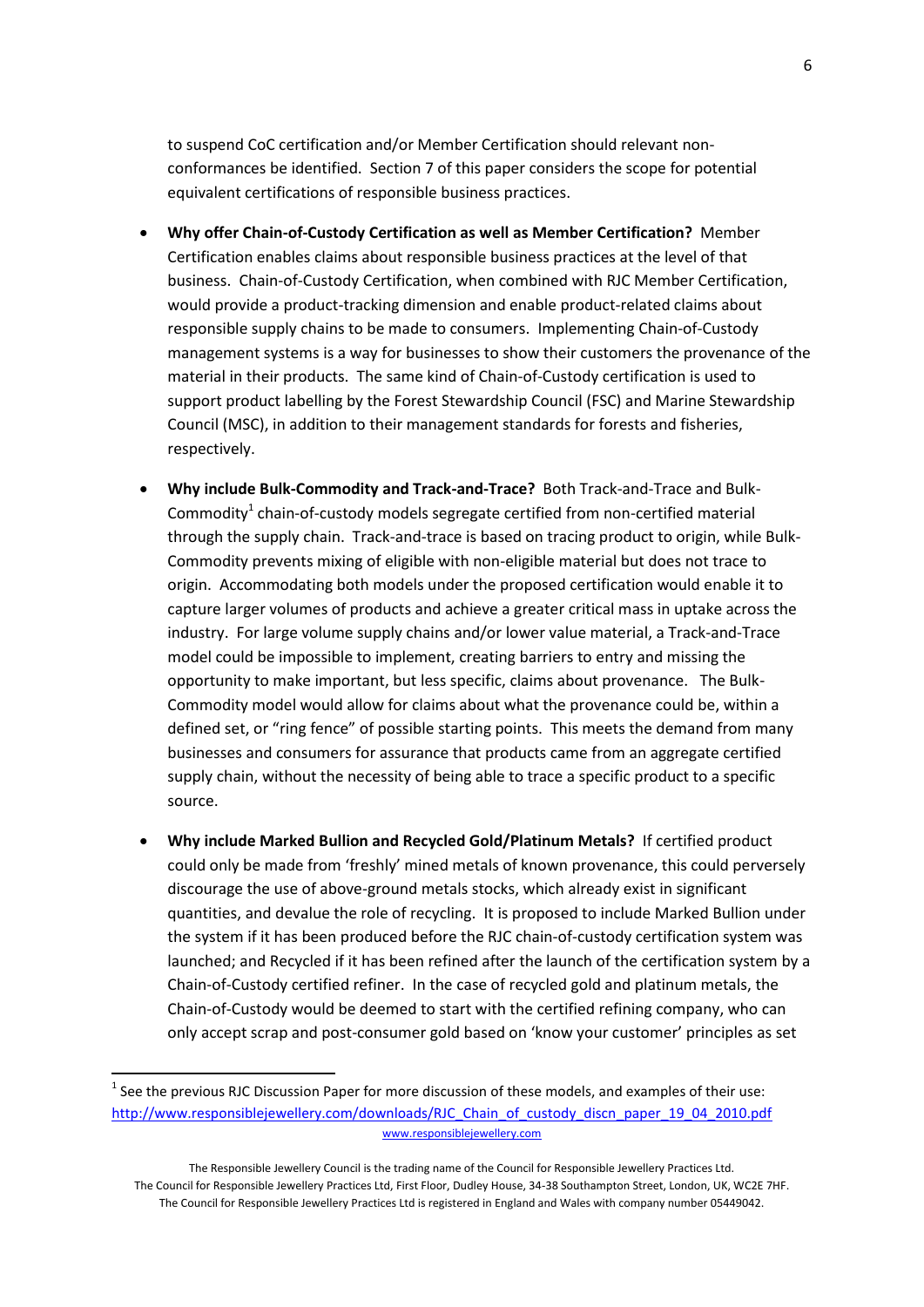out in the RJC's Code of Practices. In the case of existing, historical stocks of gold and platinum metals bullion, the information about where the Chain-of-Custody started would be provided by stamped Marks on the bullion, which provide a serial number, date of manufacture, purity standard and identification of the refining company. This would enable Marked Bullion available through unallocated bullion accounts, and produced before tracking systems were available, to at least be tracked back to a refiner.

 **Why offer a product label**? An RJC Certified Products label would provide the link between the certifications of responsible practices and chain-of-custody at the business level, and consumers who consider provenance and responsible conditions in the supply chain to be relevant to their purchasing decisions. The option (but not the obligation) of applying a label to signify a responsible supply chain should therefore be available to certified businesses that produce and/or sell jewellery products to the final consumer.

### 4. **Proposed RJC Chain-of-Custody Certification (CoC) System**

A credible chain-of-custody requires the ability to segregate tracked material and to keep appropriate records. Each business is just one link in the chain, from the source of material through to the consumer. Under the proposed RJC CoC Certification System, the internal chain-of-custody systems at each link in the chain, and the management of Statements of Provenance and other documentation as tracked materials are transferred between each link, would be verified by an RJCaccredited, independent third-party auditor. The CoC certification would be in addition to, and would require, the verification of responsible business practices provided by RJC Member Certification (or equivalent).

An RJC CoC Certification System, like RJC Member Certification, would be supported by a system of implementation documents (to be drafted) including a Certification Handbook, a Standard, Standards Guidance and Assessment Tools. This is the key standards development work that the Council seeks to undertake in consultation with Members and stakeholders.

Generally, a certification system is based on the following elements:

- $\bullet$  A defined standard what do businesses need to do to be certified?
- Auditor accreditation and verification who are qualified and competent to assess whether the standard is being met by the business?
- Certification what are the terms of the certification and how can it be used?

The following sections summarise RJC's proposed approach.

**a) Proposed Chain-of-Custody Standard** 

#### www.responsiblejewellery.com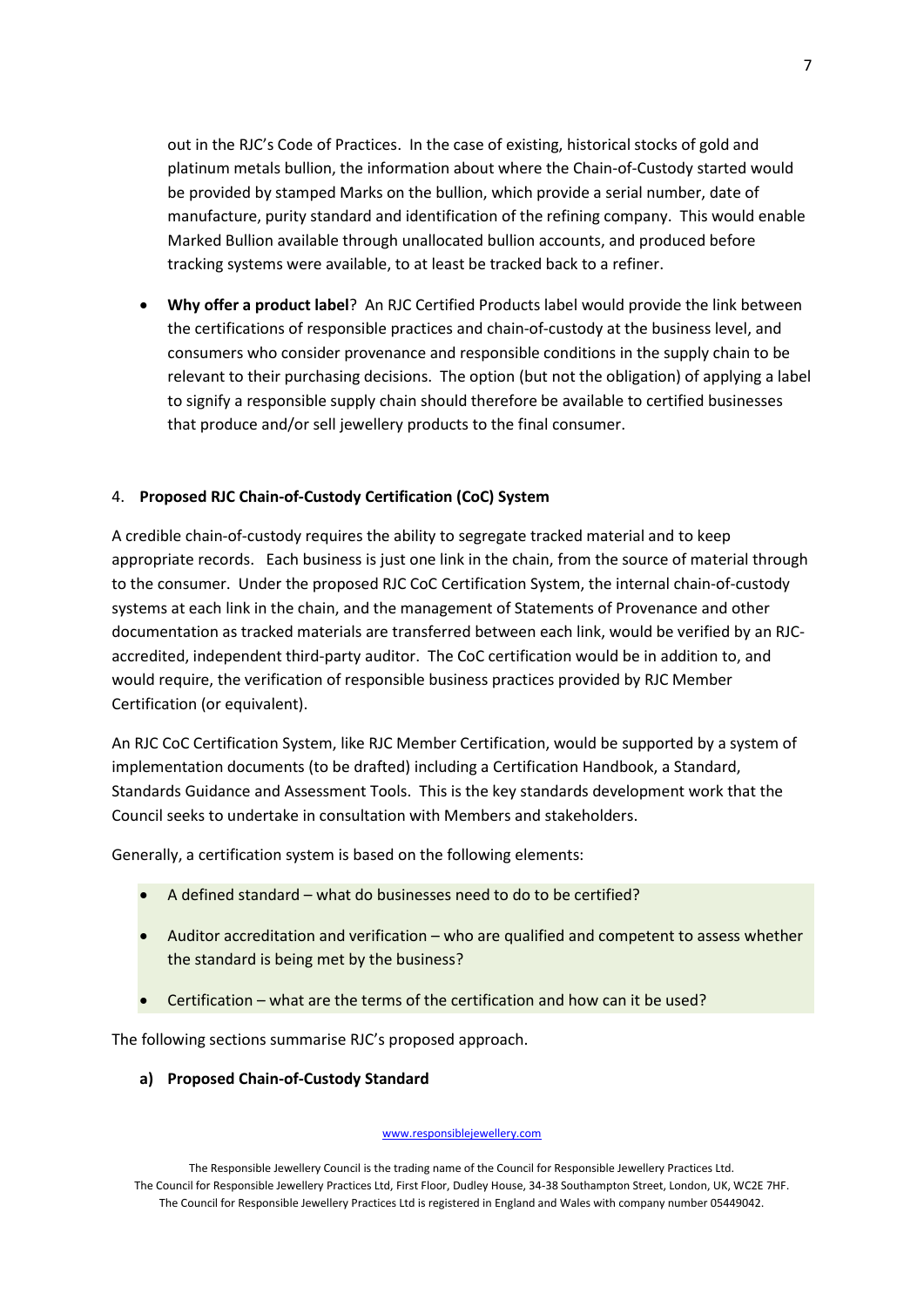A draft, or "strawman", Chain-of-Custody Standard (see Appendix 1) has been developed as a part of this paper, to initiate and facilitate detailed discussion about its design and implementation. In summary, the Standard requires businesses to have appropriate systems for the segregation, tracking and reconciliation of tracked diamonds, gold and/or platinum metals under their custody. These systems must be capable of issuing, receiving, recording and updating applicable Statements of Provenance, as follows:

- Statements of Provenance would be issued by Chain-of-Custody (CoC) certified businesses on sales or transfer documentation, and supported by appropriate record-keeping. These Statements would be used to track information about the provenance of material as it is transferred from the custody of one certified business to another in the supply chain.
- Initial Statements of Provenance would be generated by CoC certified producers (mining companies or diamond production laboratories), certified refiners, or by other certified businesses for purchases of pre-existing marked bullion. Statements of Provenance would include clear and relevant information about where the Chain-of-Custody started, or could have started, such as a mine, country, region, or groups thereof, a Producer, or a type of production, etc. Statements of Provenance would also include relevant information about the subsequent steps in the Chain-of-Custody, such as a facility, country, region, company, or groups thereof, where the processing, refining or manufacturing of the product occurred.
- Diamonds, gold and/or platinum metals with different Statements of Provenance could be mixed or combined downstream in the supply chain, as long as the resulting, aggregated Statement of Provenance remained a truthful, clear and accurate description of where the supply chain started or could have started, and is supported by appropriate records. This would enable businesses to determine the Statements of Provenance most appropriate for their markets, while maintaining segregation from material of unknown provenance.
- Minor components containing diamonds, gold and/or platinum metals that cannot be sourced with Statements of Provenance and are less than 5% of the value of a jewellery product can be exempted from the business' tracking systems. This proposal would enable businesses to begin implementing chain-of-custody for the majority of the diamonds, gold and/or platinum metals content of jewellery items, without the additional hurdle of requiring known provenance of low-value components from complex and/or low-margin supply chains. However developing comprehensive and consistent implementation rules may be a challenge and further review aims to look at this is proposal in more detail.

RJC's draft Chain-of-Custody Standard (Appendix 1) sets out performance requirements that business' management systems would need to achieve. How these management systems would be designed, including internal or third-party IT platforms and other technologies, would be at the discretion of the individual business and would not be prescribed in the Standard. RJC would develop Standards Guidance and training materials to provide generic support for businesses

#### www.responsiblejewellery.com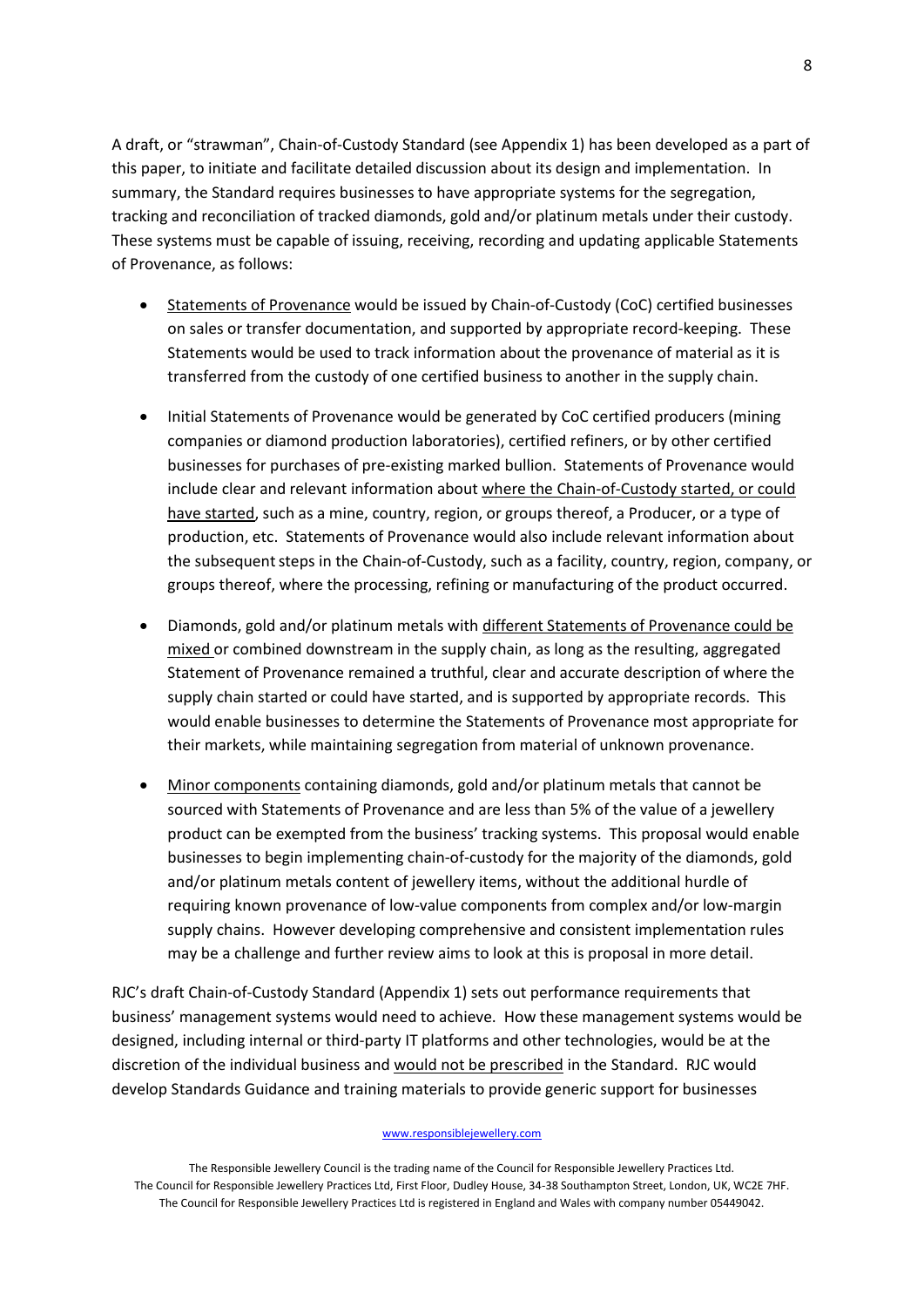attempting to establish chain-of-custody systems for the first time, or seeking to improve performance of their existing systems.

### **b) Auditor Accreditation and Verification**

To become CoC certified, the company's internal systems would have to be audited by an RJC accredited, independent third party auditor to verify conformance to the applicable parts of the Chain-of-Custody Standard. To maintain certification status, companies would be audited every 3 years, with an interim surveillance audit. The RJC would build on its existing systems for auditor accreditation and training, and the current verification model outlined in the RJC Assessment Manual (2009). This is based on both desktop reviews and on-site assessments to audit the effectiveness of systems in practice.

# **c) Certification**

CoC Certification would be granted by the RJC, based on the recommendation of the independent auditor and evidence that the business is an RJC Member in good standing (or has been certified by an approved equivalent assurance system for responsible practices). The RJC would assign a unique CoC certification number to each CoC certified company. Public documentation on CoC certification status would include the name of the company, the list of Facilities covered by the certification (the certification scope), the certification period and the materials that it covers (diamonds and/or gold and/or platinum metals). CoC Certified businesses would also be entitled to use the RJC Certified Products Label/Logo on jewellery products.

## **5. RJC Certified Products Label/Logo**

CoC Certified companies who wish to make on-product representations to the final consumer about tracked materials in jewellery products would apply an RJC Certified Products label.

Certified companies could reproduce and display an RJC Certified Products label under the following conditions:

- All entities in the supply chain for the jewellery product are Chain-of-Custody certified and are Members of the RJC (or participants in equivalent systems for responsible business practices);
- The use of the label complies with the RJC's policy for Members' use of its intellectual property (or in the case of participants in equivalent systems, with a licensing agreement for use of the label);
- The label includes the CoC certification number of the business applying the label to the product, and an identification number or other means to link the product to the last applicable Statement/s of Provenance for the Tracked Material;

www.responsiblejewellery.com

The Responsible Jewellery Council is the trading name of the Council for Responsible Jewellery Practices Ltd. The Council for Responsible Jewellery Practices Ltd, First Floor, Dudley House, 34-38 Southampton Street, London, UK, WC2E 7HF. The Council for Responsible Jewellery Practices Ltd is registered in England and Wales with company number 05449042.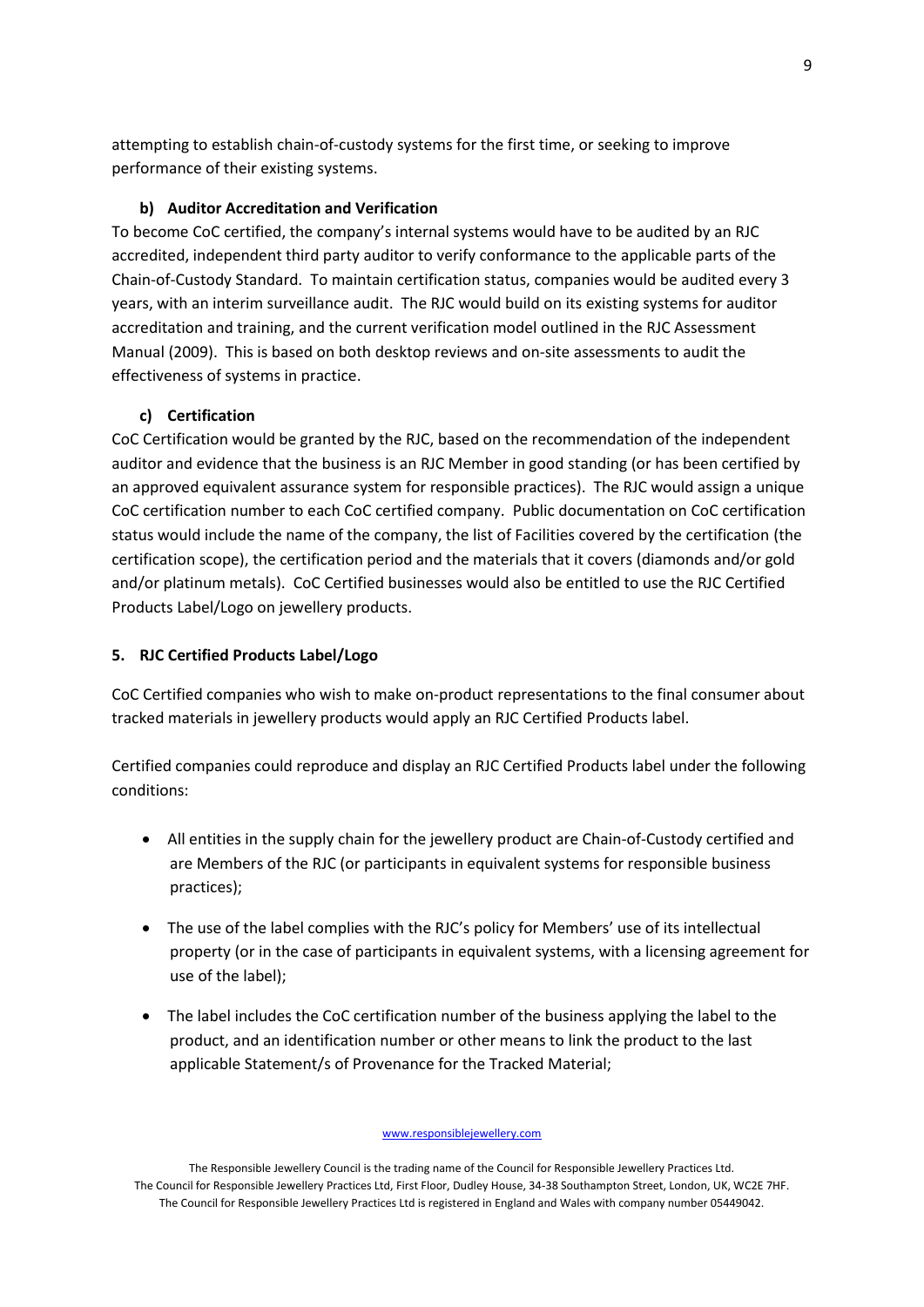The label is accompanied by the following general statement of assurance (or similar) at a minimum:

*This label is your assurance that the (diamonds, gold, platinum metals) contained herein came only from certified sources that have been independently verified for compliance with the Responsible Jewellery Council's rigorous standards for responsible social, ethical and environmental practices. For more information about RJC Certified Products see: [www.responsiblejewellery.com](http://www.responsiblejewellery.com/)*

- More specific information from the Statement/s of Provenance for the jewellery product can also accompany the assurance statement.
- If applicable, on-product information would note: *May contain Minor Components of diamonds and/or gold and/or platinum metals that have not been tracked, and that comprise less than 5% of the value of the jewellery.*

The label could be used on, or as part of, product tags, Marks, hallmarks, engravings, laser inscriptions, information on retail packaging, transit packaging and/or associated sales documentation.

A Chain-of-Custody certified company would be able to apply the label to a finished jewellery product, and then sell or transfer the product with the label attached to a non-certified retailer for final sale to the consumer, providing the label is integral to the product or protected from tampering.

An RJC Certified Products logo could also be used for promotional purposes by Chain-of-Custody certified companies, for example in company information, product catalogues and online retailing platforms, subject to the RJC's policies for Members' use of its intellectual property.

The RJC would develop the label and logo design, which would based on the existing RJC logo, and a suite of marketing materials along with usage guidance for certified companies and retailers. The intellectual property would remain with the RJC.

The aim will be to develop a simple, credible consumer-facing labelling approach that includes information relevant the market while avoiding the potential for confusion or over-complication.

# **6. RJC Member Certification and RJC Chain-of-Custody Certification – comparison**

As noted above, the proposed RJC Chain-of-Custody Certification would be offered as an option alongside the existing RJC Member Certification for responsible business practices. Table 1 summarises key aspects of the two RJC programs: RJC Membership and Member Certification (existing), and RJC Responsible Supply Chains and Chain-of-Custody Certification (proposed).

#### www.responsiblejewellery.com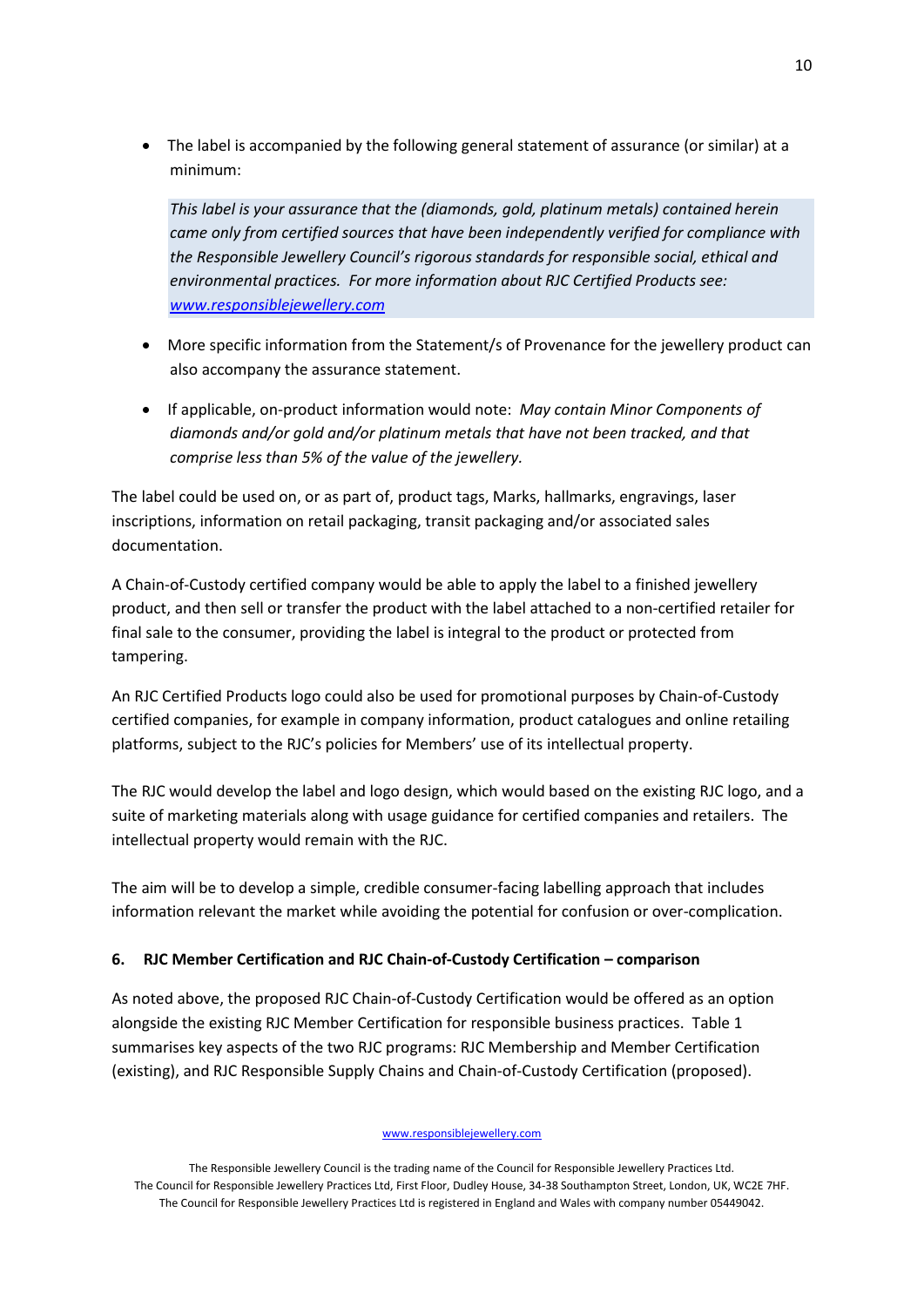| <b>Features</b>            | <b>RJC Membership</b>                                                                     | <b>RJC Certified Products</b>                |  |  |  |
|----------------------------|-------------------------------------------------------------------------------------------|----------------------------------------------|--|--|--|
|                            | (Available)                                                                               | (Proposed)                                   |  |  |  |
| <b>Voluntary?</b>          | RJC Membership is voluntary.                                                              | Participation is voluntary.                  |  |  |  |
|                            |                                                                                           |                                              |  |  |  |
|                            | <b>Commercial Members must seek</b>                                                       |                                              |  |  |  |
|                            | Member certification as a condition of                                                    |                                              |  |  |  |
|                            | membership.                                                                               |                                              |  |  |  |
| <b>Certification that</b>  | <b>RJC Member Certification</b>                                                           | RJC Chain-of-Custody Certification           |  |  |  |
| supports it                | (Launched 2009)                                                                           | (Proposed)                                   |  |  |  |
| <b>Applicable Standard</b> | RJC Code of Practices.                                                                    | RJC Chain-of-custody Standard.               |  |  |  |
|                            | Published 2009, see                                                                       | See draft 1 in Appendix 1.                   |  |  |  |
|                            | www.responsiblejewellery.com                                                              |                                              |  |  |  |
| <b>Guidance for</b>        | RJC Certification Handbook, Standards                                                     | RJC Chain-of-Custody Certification           |  |  |  |
| Implementation             | Guidance, Assessment Workbook and                                                         | Handbook, Standards Guidance,                |  |  |  |
|                            | Manual.                                                                                   | Assessment Workbook and Manual.              |  |  |  |
|                            | Published 2009, see                                                                       | To be developed, including rules of use for  |  |  |  |
|                            | www.responsiblejewellery.com                                                              | on-product labelling.                        |  |  |  |
| <b>Requirement for</b>     | Every 3 years if no Major Non-                                                            | Every 3 years with an interim surveillance   |  |  |  |
| third-party auditing       | Conformances, or after 1 year if any                                                      | audit.                                       |  |  |  |
|                            | Major Non-Conformances found.                                                             |                                              |  |  |  |
| <b>Resulting Claim</b>     | RJC Certified Member: Member                                                              | RJC Chain-of-Custody Certified               |  |  |  |
|                            | conforms with RJC Code of Practices, the                                                  | Member/Entity: Business conforms with        |  |  |  |
|                            | RJC's standard for responsible business                                                   | RJC Chain-of-Custody Standard;               |  |  |  |
|                            | practices.                                                                                | RJC Certified Products: jewellery products   |  |  |  |
|                            |                                                                                           | contain tracked material as described.       |  |  |  |
|                            | Claim cannot be used on products.                                                         | Claims used on products would require use    |  |  |  |
|                            |                                                                                           | of the RJC Certified Products label; however |  |  |  |
|                            |                                                                                           | a business is not obligated to use an on-    |  |  |  |
|                            |                                                                                           | product label/logo.                          |  |  |  |
| RJC Role - common to       | Standards development, guidance and training.                                             |                                              |  |  |  |
| both programs              | Auditor accreditation and training.                                                       |                                              |  |  |  |
|                            | Administration of Accredited Auditor recommendations re Certification.                    |                                              |  |  |  |
|                            | Maintain public website on Certification status and related information.                  |                                              |  |  |  |
|                            |                                                                                           |                                              |  |  |  |
|                            | Administration of policies and rules for use of RJC logo/labels.<br>Complaints mechanism. |                                              |  |  |  |
|                            |                                                                                           |                                              |  |  |  |
|                            | Governance of Members, including disciplinary proceedings if required.                    |                                              |  |  |  |

**Table 2 – Comparison of RJC's existing and proposed assurance programs**

The last row of the table shows the common operational roles for RJC in offering both certification programs. These capabilities are already in place in order to implement the RJC Member certification program, which helps to reduce the additional effort that would be required for the RJC to establish a Chain-of-Custody certification program.

www.responsiblejewellery.com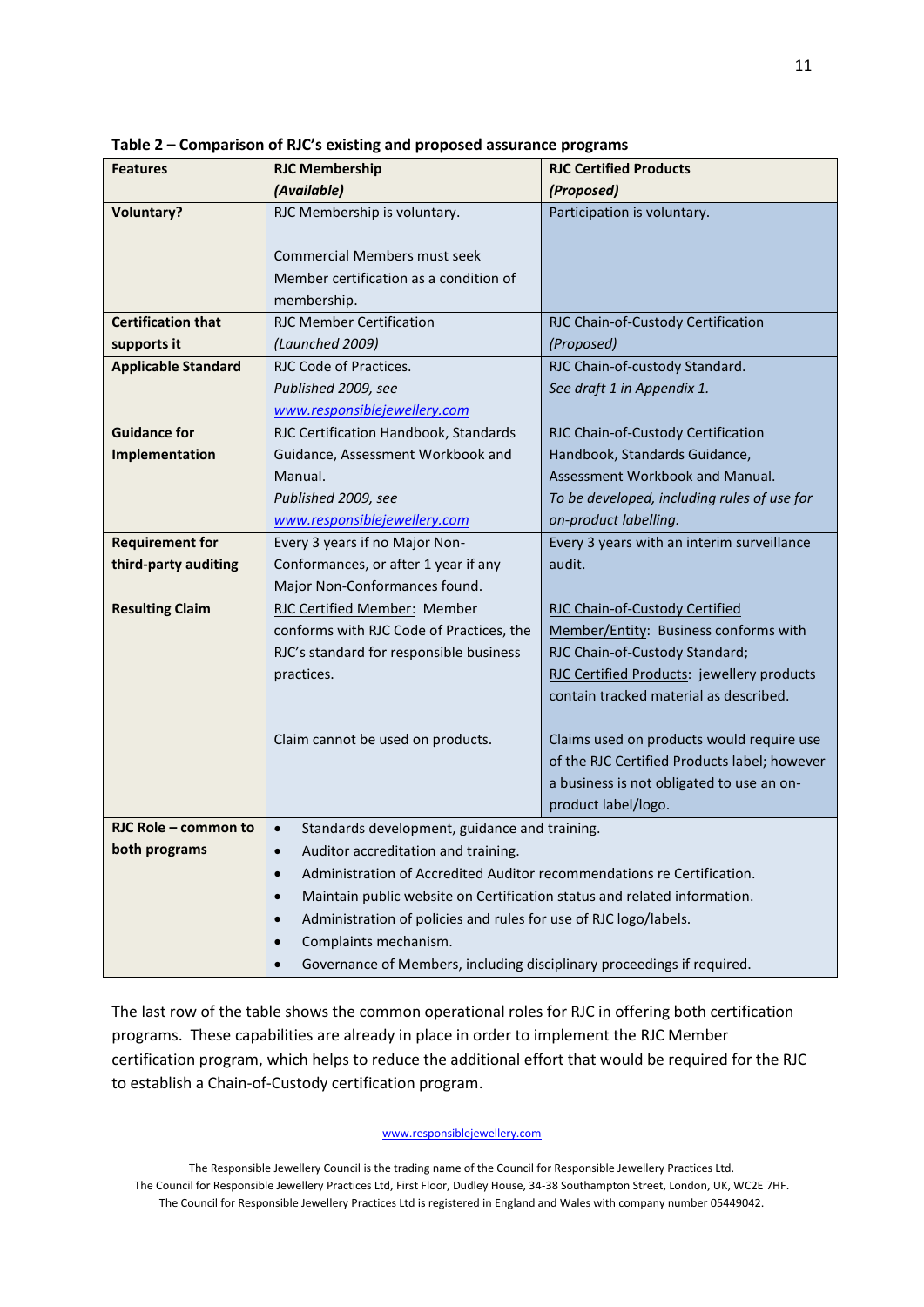# **7. Potential equivalents to RJC Member Certification of Responsible Business Practices**

RJC Member Certification offers a standard for responsible business practices applicable to the jewellery supply chain from production through to retail. However other relevant standards and certification systems for responsible business practices may also be of interest to businesses wishing to make chain-of-custody claims.

Various standards initiatives are in development for artisanal and small-scale mining, large-scale industrial mining, and conflict minerals. Some initiatives include chain-of-custody standards to track material from mine to market. The RJC CoC system could potentially provide an increased range of pathways to market for materials of known provenance that can evidence responsible business practices in their production, if the standards were judged equivalent.

To be judged equivalent by the RJC, other systems would need to be evidence-based and underpinned by independent third-party auditing, include sanctions mechanisms for nonconformance, and cover a scope of subjects that is comparable to the RJC Code of Practices. Proprietary systems of a supply chain participant would not be considered eligible.

The RJC will establish a formal and transparent process of review, including public comment periods, to judge equivalency.

# **8. Examples of different jewellery supply chains – how might this work?**

In RJC's Discussion Paper 1 on chain-of-custody<sup>2</sup>, hypothetical example supply chains highlighted the range of operators who might form the supply chains for products in different price points. These examples illustrated that the products of multiple supply chains (metals and precious stones) can be combined and transformed into a highly diversified product (a jewellery item for consumer sale).

In Tables 3 and 4 below, two of these example supply chains are re-examined to highlight the potential process for issuing Statements of Provenance that can be included with each business' normal material sale and transfer documentation.

The first example in Table 3 shows a high-value, low-volume jewellery product that might be supplied to an independent retailer. An item of this nature is likely to have a relatively high level of emotional value to the consumer, which may reinforce the consumer's interest in assurance of responsible practices in the supply chain.

**.** 

www.responsiblejewellery.com <sup>2</sup> http://www.responsiblejewellery.com/downloads/RJC Chain of custody discn paper 19 04 2010.pdf

The Responsible Jewellery Council is the trading name of the Council for Responsible Jewellery Practices Ltd. The Council for Responsible Jewellery Practices Ltd, First Floor, Dudley House, 34-38 Southampton Street, London, UK, WC2E 7HF. The Council for Responsible Jewellery Practices Ltd is registered in England and Wales with company number 05449042.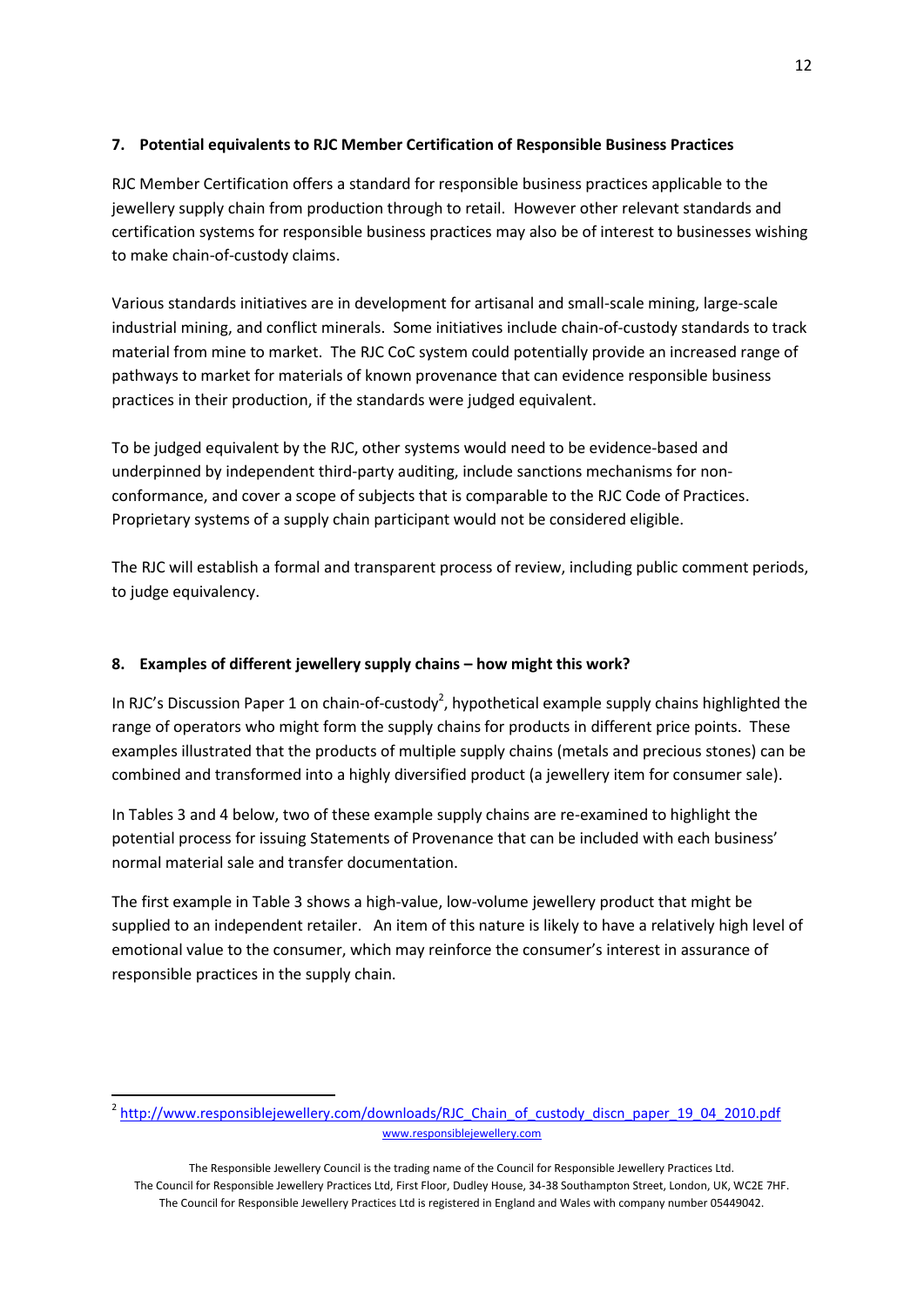# **Table 3. The story of a diamond ring: 18 K gold, 10 side stones, 1+ ct centre stone, approx. US\$10,200.**

| <b>Diamonds</b>                                                                    |                                                                                                                                            |                                             |                             | <b>Metals</b>                         |                                                |  |  |
|------------------------------------------------------------------------------------|--------------------------------------------------------------------------------------------------------------------------------------------|---------------------------------------------|-----------------------------|---------------------------------------|------------------------------------------------|--|--|
| Centre stone 1+ ct                                                                 | 10 side stones, mixed sources                                                                                                              |                                             |                             | Gold                                  | Platinum                                       |  |  |
|                                                                                    | SoP's for Eligible Material, issued by Producer                                                                                            |                                             |                             |                                       |                                                |  |  |
| Mined by                                                                           | Mined by                                                                                                                                   | Maple                                       | Mined by                    | Previously mined                      | Mined by PT Inc.                               |  |  |
| Hanrahan Inc.                                                                      | <b>Red Earth</b>                                                                                                                           | Diamonds,                                   | Global Co.,                 | (pre-CoC).                            |                                                |  |  |
|                                                                                    | <b>Diamonds</b>                                                                                                                            | Syrup Mine.                                 | <b>North Mine</b>           |                                       |                                                |  |  |
|                                                                                    | SoP's for Tracked Material                                                                                                                 |                                             |                             |                                       |                                                |  |  |
|                                                                                    |                                                                                                                                            | Issued by rough traders / manufacturers     |                             |                                       | <b>Issued by Refiners</b>                      |  |  |
| <b>Hanrahan Client</b>                                                             | Rough dealer sells                                                                                                                         |                                             | Rough dealer splits and     | <b>Grand Refinery</b>                 | In-house Refiner mixes                         |  |  |
| sells unmixed                                                                      | split to Coyote                                                                                                                            |                                             | mixes Parcels, sells to XYZ | produces Marked                       | mine concentrates with                         |  |  |
| parcel to TA                                                                       | Diamonds,                                                                                                                                  |                                             | Co., Antwerp / Armenia:     | gold bullion in 2008.                 | recycled platinum from                         |  |  |
| Diamond in Israel:                                                                 | Antwerp /<br>Mumbai:                                                                                                                       |                                             |                             |                                       | Know Your Customer<br>sources, produces Marked |  |  |
| Mined by                                                                           |                                                                                                                                            |                                             |                             |                                       | platinum bullion.                              |  |  |
| Hanrahan Inc.                                                                      | Mined by Red                                                                                                                               | Mined in Canada                             |                             | No SoP applies.                       | Refined by PT Inc., South                      |  |  |
|                                                                                    | <b>Earth Diamonds</b>                                                                                                                      |                                             |                             |                                       | Africa: 74% mined by PT                        |  |  |
|                                                                                    |                                                                                                                                            |                                             |                             |                                       | Inc., 26% recycled.                            |  |  |
| SoP's for Tracked Diamonds, issued by cutters and polishers                        |                                                                                                                                            |                                             |                             | SoP or equivalent for Tracked Bullion |                                                |  |  |
| Diamond sold to a                                                                  | Mined by Red                                                                                                                               |                                             | Mined in Canada, Cut and    | Gold sourced by Coyote                | <b>Platinum sourced</b>                        |  |  |
| polished                                                                           | Earth, cut and                                                                                                                             |                                             | polished in Armenia         | Diamonds Inc. from                    | directly from PT Inc.                          |  |  |
| wholesaler in                                                                      | polished in India                                                                                                                          |                                             |                             | bullion bank.                         |                                                |  |  |
| New York, who                                                                      |                                                                                                                                            | Side stones sourced by Coyote Diamonds Inc. |                             | <b>Marked bullion serial</b>          | Refined by PT Inc., South                      |  |  |
| consigns it to a                                                                   | in-house and from XYZ Co.                                                                                                                  |                                             |                             | number provides                       | Africa: 74% mined by PT                        |  |  |
| retailer, with RJC<br><b>Certified Product</b>                                     |                                                                                                                                            |                                             |                             | <b>Record of Provenance</b>           | Inc., 26% recycled.                            |  |  |
| Label.                                                                             | including date.<br><b>Coyote Diamonds Inc.:</b>                                                                                            |                                             |                             |                                       |                                                |  |  |
|                                                                                    |                                                                                                                                            |                                             |                             |                                       |                                                |  |  |
| SoP issued by                                                                      | - casts ring, sets side stones and prongs in accordance with retailer's standing order;<br>- verifies SoP for gold bullion with Refiner/s; |                                             |                             |                                       |                                                |  |  |
| wholesaler:                                                                        | - applies the RJC Certified Product Label.                                                                                                 |                                             |                             |                                       |                                                |  |  |
| Mined by                                                                           | SOP issued by Coyote Diamonds Inc. for Jewellery Product                                                                                   |                                             |                             |                                       |                                                |  |  |
| Hanrahan Inc.                                                                      | containing Tracked Material when sold to retailer:                                                                                         |                                             |                             |                                       |                                                |  |  |
| Cut and polished                                                                   | Mixed diamonds mined by RJC Members, cut and polished in India                                                                             |                                             |                             |                                       |                                                |  |  |
| in Israel.                                                                         | and Armenia.                                                                                                                               |                                             |                             |                                       |                                                |  |  |
|                                                                                    | Gold, Grand Refinery, 2008.                                                                                                                |                                             |                             |                                       |                                                |  |  |
|                                                                                    | Platinum 74% mined, 26% recycled, PT Inc., South Africa.                                                                                   |                                             |                             |                                       |                                                |  |  |
|                                                                                    | <b>Manufactured in Thailand.</b>                                                                                                           |                                             |                             |                                       |                                                |  |  |
| Retailer:<br>- includes RJC Certified Product Labels in product display materials; |                                                                                                                                            |                                             |                             |                                       |                                                |  |  |
| - mounts centre stone on ring according to customer's selection for final sale;    |                                                                                                                                            |                                             |                             |                                       |                                                |  |  |
| - includes centre stone RJC Certified Product Label with final product.            |                                                                                                                                            |                                             |                             |                                       |                                                |  |  |
|                                                                                    |                                                                                                                                            |                                             |                             |                                       |                                                |  |  |

The centre stone and the gold can be traced to the Producer or Refiner, and a portion of the platinum can be traced to the Producer and a portion to Recycled sources. These components reflect a Track-and-Trace model, although it traces only to the Producer (or Refiner for Recycled), and not to the mine of origin. The side stones cannot be traced to a particular Producer due to

www.responsiblejewellery.com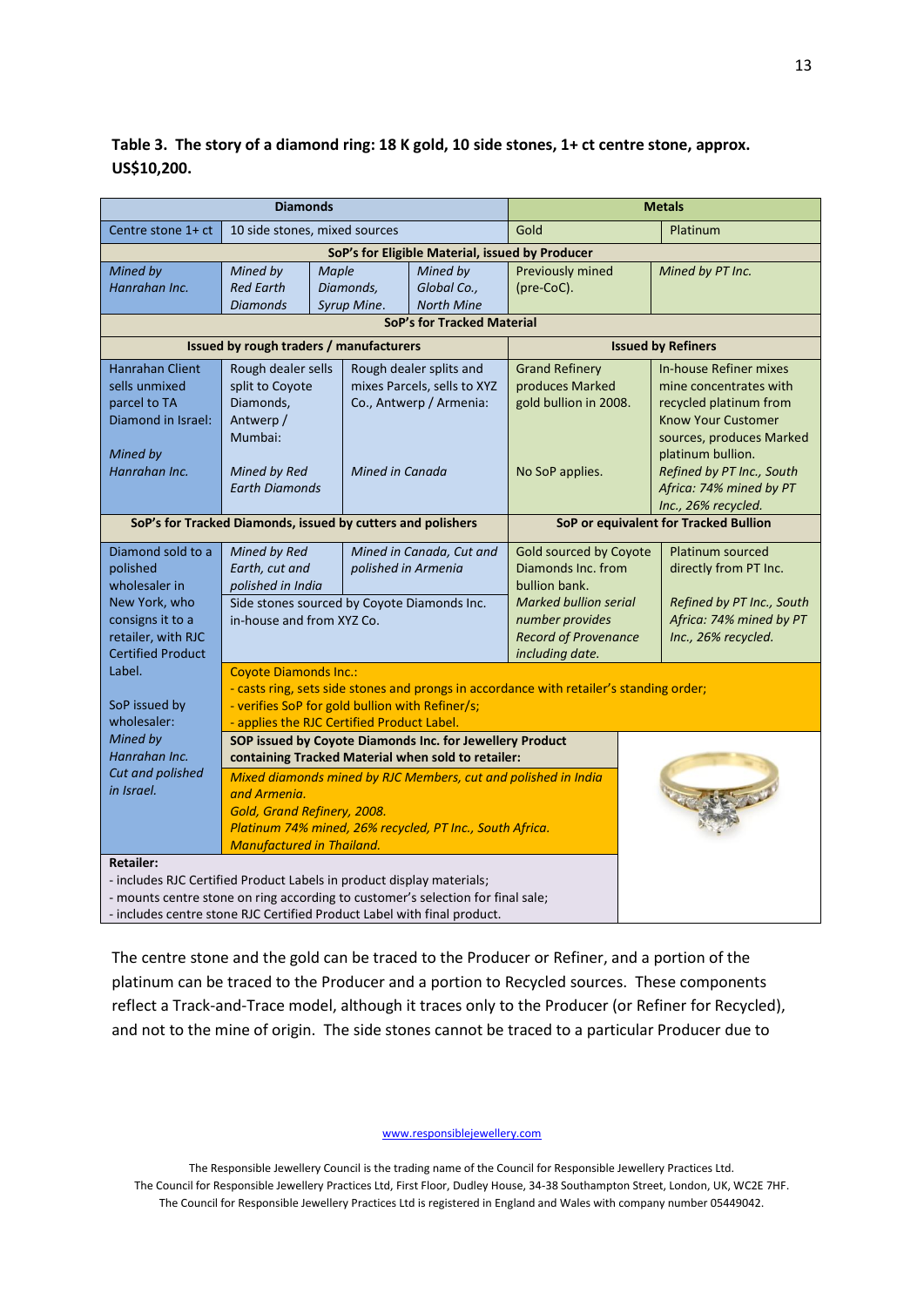mixing and changes to the Statements of Provenance, but can be traced to a group of Producers, and reflects a Bulk-Commodity model.<sup>3</sup>

The ring component could be relatively challenging to manage for Chain-of-Custody purposes, as it would be a lower volume item requiring Tracked Material from multiple sources. On the other hand the supply of the centre stone would much more straightforward, as a single high value item that would justify being tracked individually, or "stone by stone". Since the retailer is involved in making of the final product, they would need to be CoC Certified. Because the diamond and the ring would be sourced separately and brought together at the time of final sale to the consumer, it is possible that the consumer could see two labels, one for each item, if the retailer wished to use on-product labelling.

| <b>Diamonds</b>                                                                                |                                                                                                              |                                | <b>Metals</b> |                                                                                                                      |  |
|------------------------------------------------------------------------------------------------|--------------------------------------------------------------------------------------------------------------|--------------------------------|---------------|----------------------------------------------------------------------------------------------------------------------|--|
| 57 diamonds, mixed sources, average .004 ct.                                                   |                                                                                                              |                                | 10 K Gold     |                                                                                                                      |  |
|                                                                                                | SoP's for Eligible Material, Issued by Producer, all RJC Members                                             |                                |               |                                                                                                                      |  |
| Red Earth, Australia:                                                                          | Hanrahan, Botswana and                                                                                       | Global Co., Canada:            |               | <b>AU Mining Co.:</b>                                                                                                |  |
| <b>Mined by Red Earth</b>                                                                      | South Africa:                                                                                                | Mined by Global Co.            |               | Mined by AU Mining Co.                                                                                               |  |
| <b>Diamonds</b>                                                                                | Mined by Hanrahan Inc.                                                                                       |                                |               |                                                                                                                      |  |
| SoP's for Tracked Material, all RJC Members                                                    |                                                                                                              |                                |               |                                                                                                                      |  |
|                                                                                                | Issued by rough traders / manufacturers                                                                      |                                |               | <b>Issued by Refiners</b>                                                                                            |  |
| Red Earth client, AB                                                                           | Hanrahan client sells                                                                                        | Global Co. Client polishes     |               | <b>Grand Refinery produces Marked gold</b>                                                                           |  |
| Co., buys from DTC                                                                             | rough split to AB Co.:                                                                                       | split in China, sells polished |               | bullion.                                                                                                             |  |
| client, mixes parcels,                                                                         |                                                                                                              | to AB Co.:                     |               |                                                                                                                      |  |
| cuts and polishes at                                                                           | Mined by Hanrahan Inc.                                                                                       | Mined by Global Co., cut       |               | Retailer buys gold bullion from                                                                                      |  |
| own factory in India.                                                                          |                                                                                                              | and polished in China          |               | Producer directly, as a preferred                                                                                    |  |
| SoP's for Tracked Diamonds, issued by AB Co.                                                   |                                                                                                              |                                |               | supplier.                                                                                                            |  |
| <b>Mined by RJC Members</b>                                                                    |                                                                                                              |                                |               |                                                                                                                      |  |
| Cut and polished in India and China                                                            |                                                                                                              |                                |               | Mined by AU Mining Co.                                                                                               |  |
|                                                                                                | AB Co. sources diamonds in-house and from Global Co. client, and consigns to a related company for jewellery |                                |               |                                                                                                                      |  |
| manufacturing.                                                                                 |                                                                                                              |                                |               |                                                                                                                      |  |
|                                                                                                | Retailer supplies bullion to an alloyer, supplies 10 K gold to AB Co. with SoP.                              |                                |               |                                                                                                                      |  |
|                                                                                                |                                                                                                              |                                |               | AB Co. casts pendants, sets stones, manufactures chains, and adds chain clasps (Minor Components) from non-certified |  |
| supplier. AB Co. ships product batch to retailer with the RJC Certified Product Label applied. |                                                                                                              |                                |               |                                                                                                                      |  |
| SOP issued by AB Co. to Retailer for Jewellery Products containing Tracked Material:           |                                                                                                              |                                |               |                                                                                                                      |  |
|                                                                                                | Diamonds mined, cut and polished by RJC Members.                                                             |                                |               |                                                                                                                      |  |
| <b>Gold mined by AU Mining Co.</b>                                                             |                                                                                                              |                                |               |                                                                                                                      |  |
|                                                                                                | May contain Minor Components (less than 5% of the value) that have not been CoC tracked.                     |                                |               |                                                                                                                      |  |
| <b>Manufactured by AB Co.</b>                                                                  |                                                                                                              |                                |               |                                                                                                                      |  |
| <b>Retailer:</b>                                                                               |                                                                                                              |                                |               |                                                                                                                      |  |
| - includes RJC Certified Product Label in product display materials                            |                                                                                                              |                                |               |                                                                                                                      |  |
| for pendant and chain.                                                                         |                                                                                                              |                                |               |                                                                                                                      |  |
|                                                                                                |                                                                                                              |                                |               |                                                                                                                      |  |
|                                                                                                |                                                                                                              |                                |               |                                                                                                                      |  |
|                                                                                                |                                                                                                              |                                |               |                                                                                                                      |  |
|                                                                                                |                                                                                                              |                                |               |                                                                                                                      |  |

### **Table 4. The story of a necklace: 10 K white gold, diamonds. US\$249**

 $\overline{\phantom{a}}$ 

 $3$  For more information on the Track-and-Trace and Bulk-Commodity models see:

www.responsiblejewellery.com [http://www.responsiblejewellery.com/downloads/RJC\\_Chain\\_of\\_custody\\_discn\\_paper\\_19\\_04\\_2010.pdf](http://www.responsiblejewellery.com/downloads/RJC_Chain_of_custody_discn_paper_19_04_2010.pdf)

The Responsible Jewellery Council is the trading name of the Council for Responsible Jewellery Practices Ltd. The Council for Responsible Jewellery Practices Ltd, First Floor, Dudley House, 34-38 Southampton Street, London, UK, WC2E 7HF. The Council for Responsible Jewellery Practices Ltd is registered in England and Wales with company number 05449042.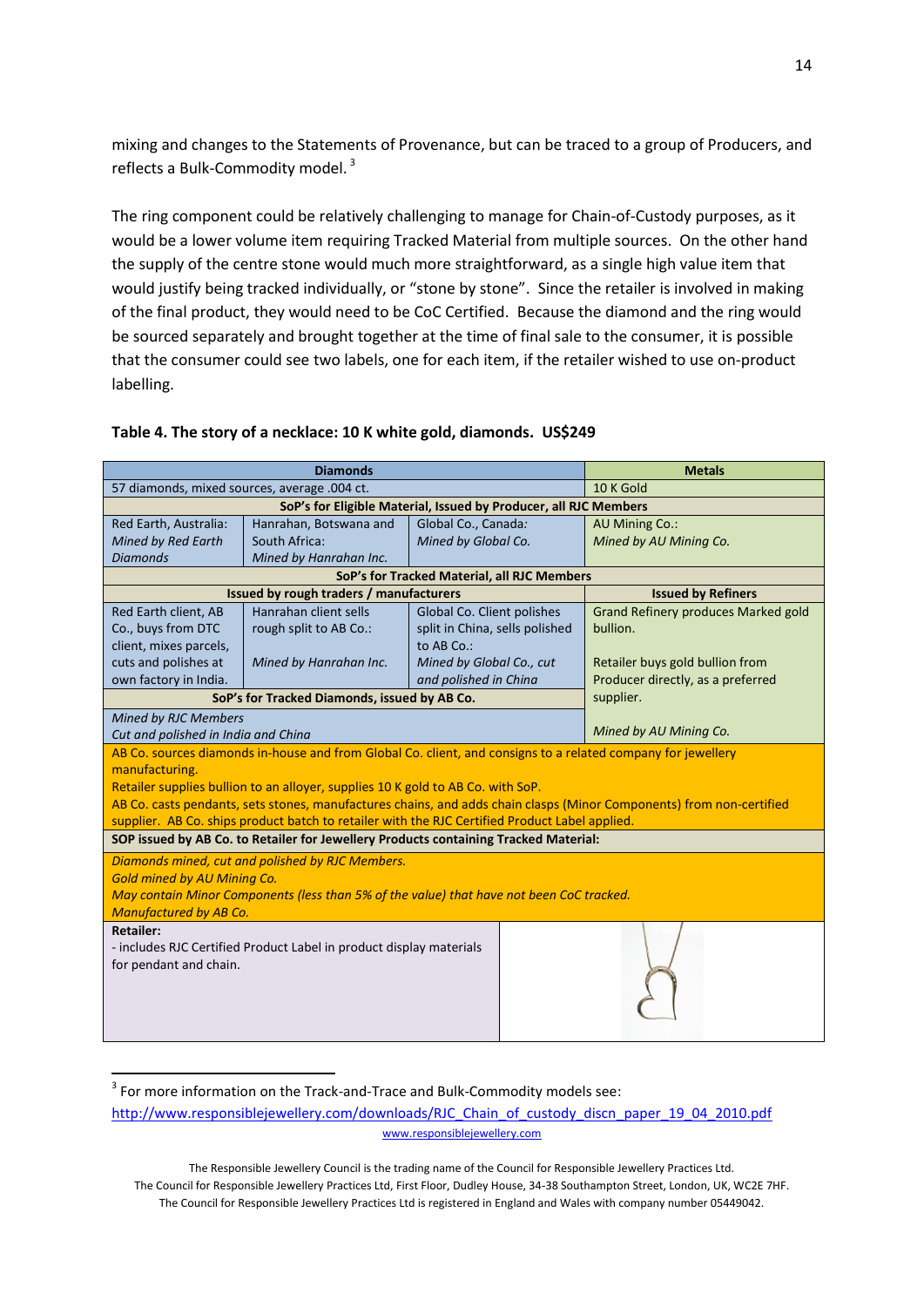The second example in Table 4 shows a high-volume, lower-cost product which could be carried by many larger retailers. Purchasers of a product of this nature would be relatively price-driven. The assurance provided by the RJC Certified Products label could attract the consumer to this item compared to a similar item that did not carry the label, particularly if it were purchased as a gift. In addition, the retailer may be interested in carrying high-volume items which use the label, and to use the logo for promotional purposes, as a means to protect and enhance its reputation.

The supply chain shown in Table 4 reflects the Bulk-Commodity model, where the tracked material would have to have come from an identifiable, "ring fenced" supply chain, but could not be individually traced to origin. Since the product is securely labelled by the manufacturer in this example, the retailer would not need to be CoC Certified. This example would lend itself to centralised supply chains that utilise only a few high-volume suppliers.

More generally, the attractiveness of chain-of-custody processes and the ability of businesses to implement them will vary considerably. It will depend on the nature of the individual business' market, supply chain and capacity to implement systems for physical segregation of tracked material. The proposed RJC standard is voluntary, and businesses will have to make their own decisions on the value of implementing chain-of-custody systems for some or all of their products.

### **9. Timetable for Standard Development**

RJC's multi-stakeholder standards development process is overseen by the RJC Standards Committee, in consultation with the RJC Consultative Panel, and supported by a series of public comment periods. The RJC aims to conduct standards development in conformance with the ISEAL Code of Good Practice for Setting Social and Environmental Standards (P005\_2010). More information on RJC's standards development process can be found at: <http://www.responsiblejewellery.com/standards.html>

Figure 1 (overleaf) summarises RJC's proposed steps for the Chain-of-Custody work. Following each consultation period, a synopsis of comments received and how they were addressed in the subsequent draft/s will be published on the RJC website.

#### www.responsiblejewellery.com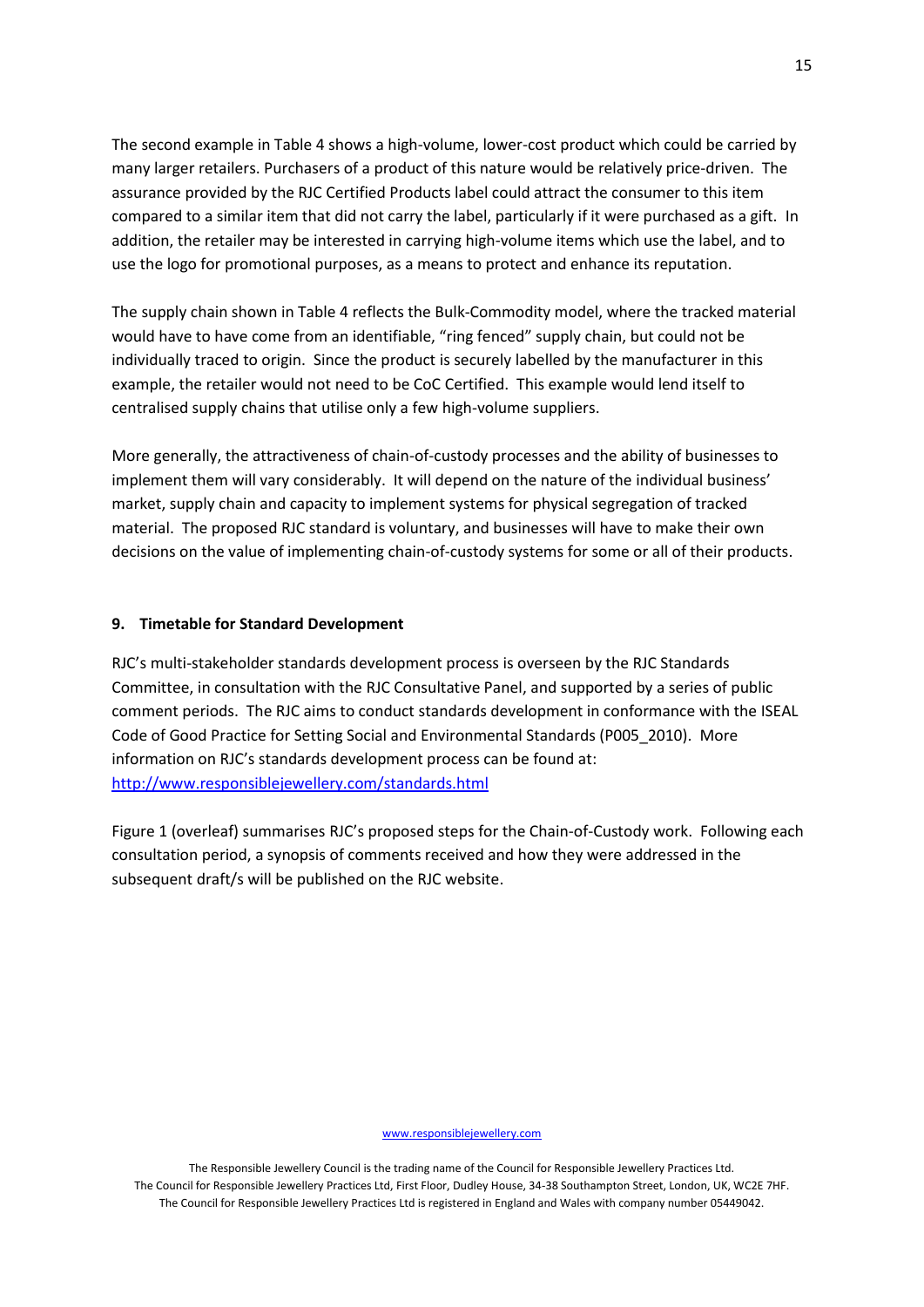

### **Figure 1 - Proposed standard development schedule**

The intervening work will be conducted by the RJC Management Team, supported via teleconferences and web-based meetings with the Standards Committee and Consultative Panel. Face to face workshops and meetings can be convened as travel schedules permit.

### **10. Comment welcome**

Feedback is warmly invited from RJC Members and stakeholders on the proposed RJC Chain-of-Custody Certification System. Issues for consideration include:

- Does it meet your expectations?
- Could it work for your business?
- Are there existing or developing initiatives that should be taken into account?
- What might be some of the barriers to implementation?
- What might be some of the unintended consequences?
- Are there any gaps or weaknesses?
- What are examples of best practice for chain-of-custody, product tracking, and physical segregation of material through the jewellery supply chain?

The RJC looks forward to your feedback. Please direct inquiries and correspondence to the contact details provided on page 1 of this paper.

The public comment period for this paper will formally close 31 January 2011.

#### www.responsiblejewellery.com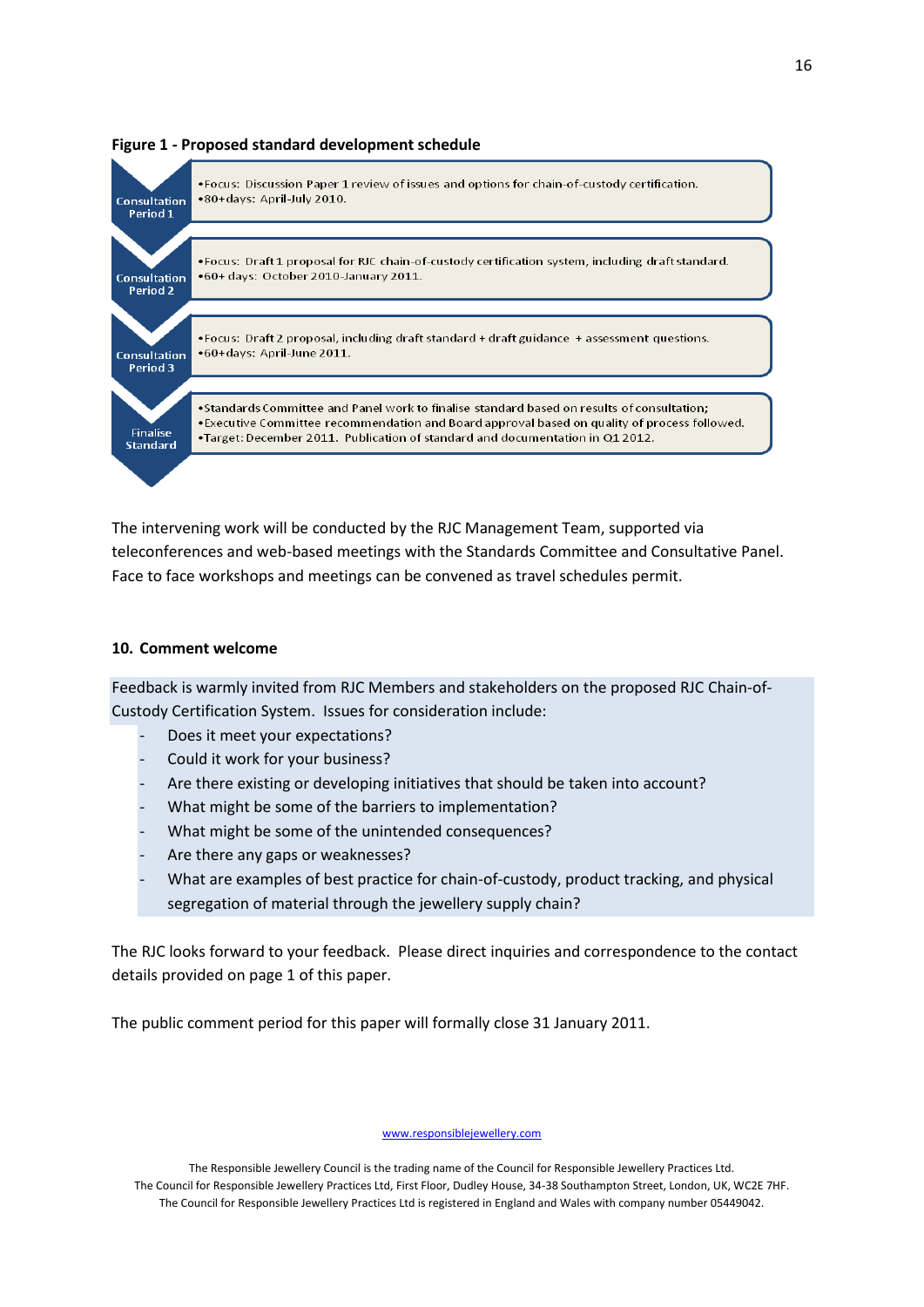# **Appendix 1. RJC Chain-of-Custody Standard – Draft 1**

# **About this Standard**

This Standard is intended to be used on a global basis by RJC Accredited Auditors, to undertake verification of Entities in the jewellery supply chain seeking certification of management systems for the Chain-of-Custody of Diamonds, Gold and/or Platinum Metals with defined Provenance. To create a Chain-of-Custody under this Standard, Eligible and/or Tracked Material must be sold or transferred between CoC Certified Entities. Entities must also be RJC Members, or participate in equivalent systems for certification of responsible business practices.

This draft, or "strawman", Chain-of-Custody Standard has been developed to initiate and facilitate detailed discussion about the Standard's proposed provisions and its implementation. Feedback and comments are welcome.

**Introduction** [to be drafted as per RJC Code of Practices, 2009]

- **Background**
- **Purpose**
- **Scope**
- **•** Standards Development
- **Application**
- **•** Supporting documents
- **Review**

**All capitalised common terms and acronyms are defined in the Glossary at the end of this document.**

# **STANDARD – Draft 1**

# **1. Management System and Responsibilities**

- 1.1 The Entity shall nominate a management representative as having overall responsibility and authority for the Entity's compliance with all applicable requirements of the Standard.
- 1.2 The Entity shall have a Management System/s which addresses all applicable requirements of the Standard, in all Facilities which have Custody of Eligible and/or Tracked Material.
- 1.3 The Entity shall establish and implement training measures required for the implementation of the Management System/s.
- 1.4 The Entity shall maintain an up-to-date register of the identity, certification numbers and certification scope of the CoC Certified Entities from/to whom they receive/transfer Custody of Eligible and/or Tracked Material.

### www.responsiblejewellery.com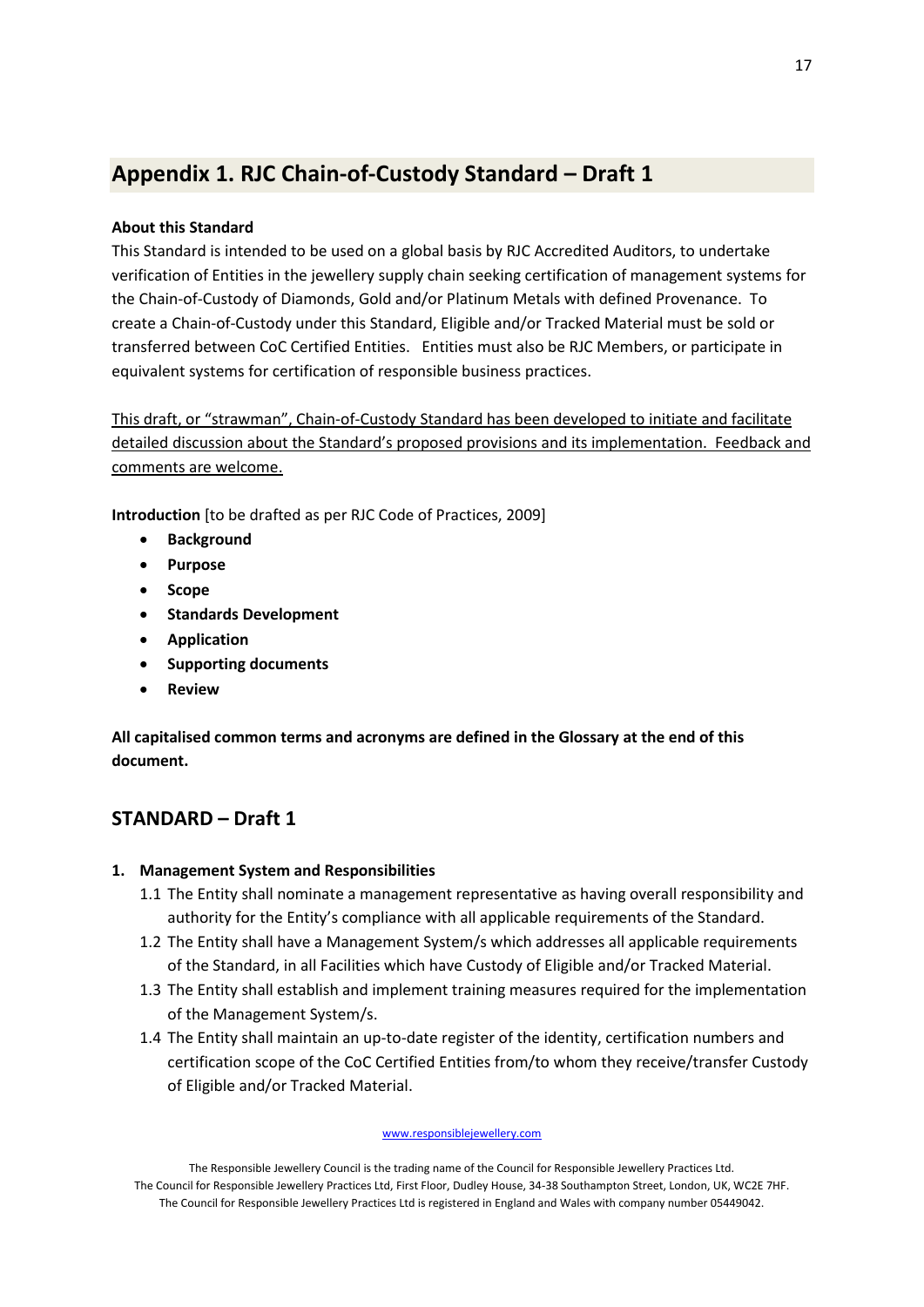### **2. Record-keeping**

- 2.1 The Entity shall maintain complete and up-to-date records covering all applicable requirements of this Standard.
- 2.2 Retention time for all records and reports, including Statements of Provenance, sales and transfer documentation, training records, and production records, shall be specified by the Entity and shall be at least five (5) years.
- 2.3 The Entity shall have systems in place to enable it to respond in a timely manner to reasonable requests for verification of Statements of Provenance on Eligible and Tracked Material that the Entity previously sold or transferred.
- 2.4 If the Entity started a Chain-of-Custody with Eligible Gold or Platinum Metals Bullion, it shall have records and systems in place to link the serial numbers on the Eligible Gold or Platinum Metals Bullion with any subsequent Statement/s of Provenance issued by the Entity.

### **3. Material Control Systems**

**NOTE:** Eligible and/or Tracked Material must be physically segregated from non-Eligible and/or non-Tracked Material to prevent any mixing during all processing and handling stages. Internal control systems to ensure segregation may include physically separate processing areas, temporally separated batch processing, sealed containers during transit, product identification, etc., as appropriate to each stage of the supply chain.

- 3.1 Each part of the Entity's operation where there is an opportunity for Eligible and/or Tracked Material to become mixed with non-Eligible and/or non-Tracked Material shall be identified and controls put in place to ensure segregation. Control points may apply though not restricted to receiving, storage, processing, inventory databases, invoicing and shipping.
- 3.2 Each part of the Entity's operation where there is an opportunity for Eligible and/or Tracked Material to be mixed with other Eligible and/or Tracked Material with different Statements of Provenance shall be identified and controls put in place to prevent any mixing, unless such mixing is deliberate.
- 3.3 If Eligible and/or Tracked Material with different Statements of Provenance are deliberately mixed, the Entity's internal systems shall be able to record the proportions used, the nature of the Eligible and/or Tracked Material created, and demonstrate the reconciliation between the Materials used and the Materials created.
- 3.4 The Entity's internal systems shall be able to reconcile the total weight of Eligible and/or Tracked Material for which it has Custody with movements in and out of the inventory over a given time period. If the Entity has Custody of Jewellery Products containing Tracked Material, reconciliation may be by item rather than weight.

### **4. Material Transfer Documentation**

4.1 The Entity shall ensure that any Statement of Provenance it issues is a truthful, clear and accurate description of the Provenance of the Eligible and/or Tracked Material.

www.responsiblejewellery.com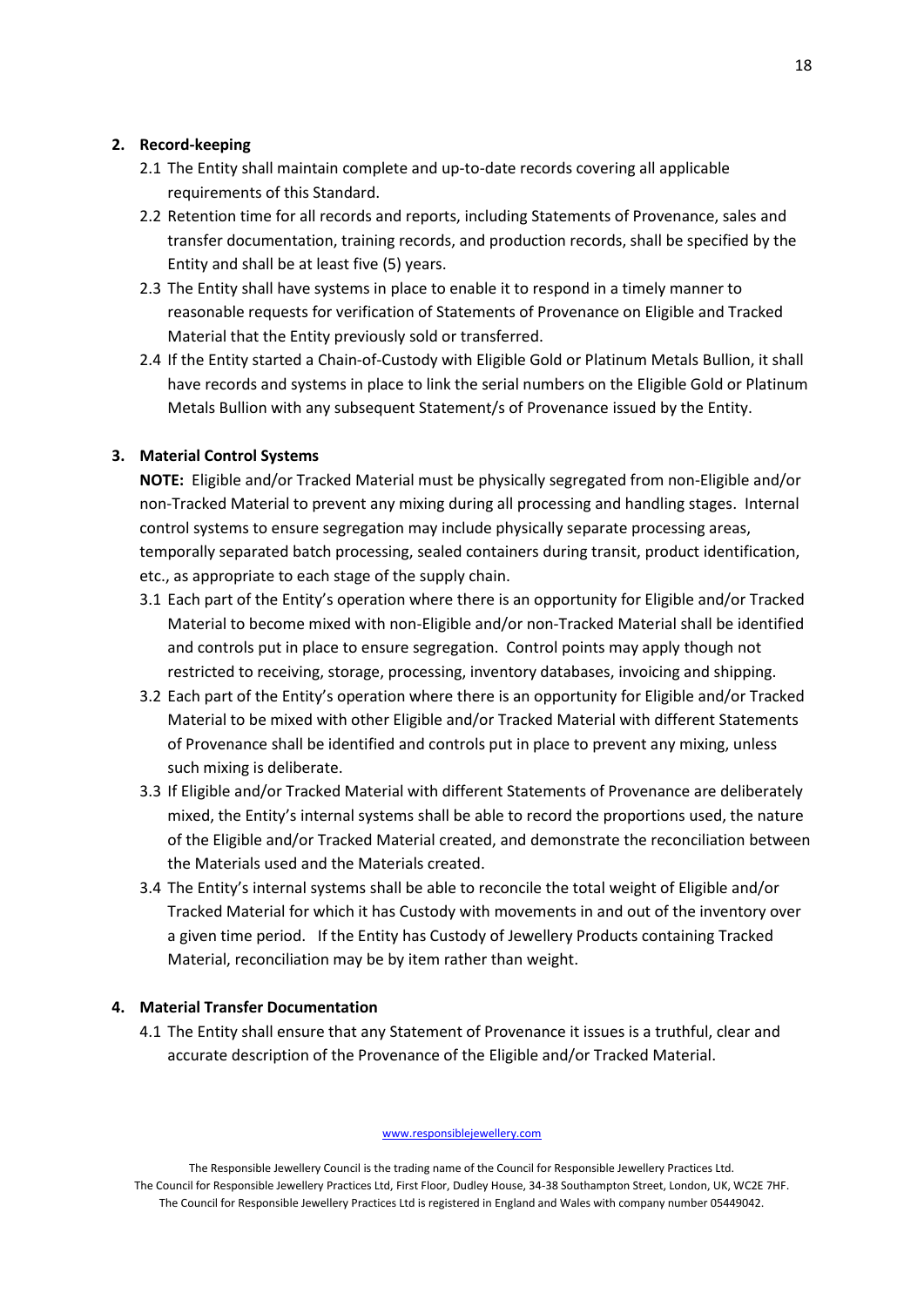- 4.2 The Entity supplying Eligible and/or Tracked Material shall ensure that the Material sale or transfer documentation for the receiving Entity includes for each item/s the following information:
	- a. The Statement/s of Provenance issued by the Entity for the Tracked Material;
	- b. The identity and certification numbers of the CoC Certified Entities who are party to the transaction;
	- c. The weight or quantities of the item/s of Eligible or Tracked Material;
	- d. The physical form of the Eligible or Tracked Material when transacted;
	- e. A unique identification number for the transfer;
	- f. The date of transaction;
	- g. The responsible employee of the Entity who can verify the Statement of Provenance, if required;
	- h. If separate Transport Documentation is issued, information sufficient to link the Material sale or transfer documentation and related Transport Documentation to each other if a copy of the above information is not included.
- 4.3 When Tracked Material is transferred from one Entity to another and then returned to the same Entity with no change of ownership, the Entities shall ensure that the description used in the Statement of Provenance in the initial transfer is included in the Statement of Provenance for the return of the Material.
- 4.4 The Entity, when selling or transferring both Tracked and non-Tracked Material in the same transaction, shall ensure that the Statement of Provenance applies only to Tracked Material.
- 4.5 The Entity may sell or transfer Tracked Material to a CoC Certified Entity or Facility without a Statement of Provenance, but such material shall no longer be Tracked Material under this Standard.
- 4.6 The Entity may sell or transfer Tracked Material to a non-CoC Certified Entity or Facility, with or without a Statement of Provenance, but such material shall no longer be Tracked Material under this Standard, unless the non-CoC Certified Entity is exempted.

**NOTE:** To create a Chain-of-Custody under this Standard, Eligible and/or Tracked Material must be sold or transferred between CoC Certified Entities.However companies that do not physically change Tracked Material and/or maintain segregation as part of their business model, and do not issue or update Statements of Provenance, would not need to be CoC certified and are exempted:

- a. Retailers who purchase already labelled products to sell to end consumers.
- b. Bullion banks storing or delivering Marked Bullion for, or to, their customers.
- c. Service industries, such as grading labs, assayers, and transportation companies, who maintain segregation of Tracked Material on behalf of their clients as an essential part of their service.
- d. Outsourcing contractors who carry out manufacturing or processing on Tracked Material, on a flexible basis, under the Management System of the Entity seeking certification, as per provision 12 of this Standard.

www.responsiblejewellery.com

The Responsible Jewellery Council is the trading name of the Council for Responsible Jewellery Practices Ltd. The Council for Responsible Jewellery Practices Ltd, First Floor, Dudley House, 34-38 Southampton Street, London, UK, WC2E 7HF. The Council for Responsible Jewellery Practices Ltd is registered in England and Wales with company number 05449042.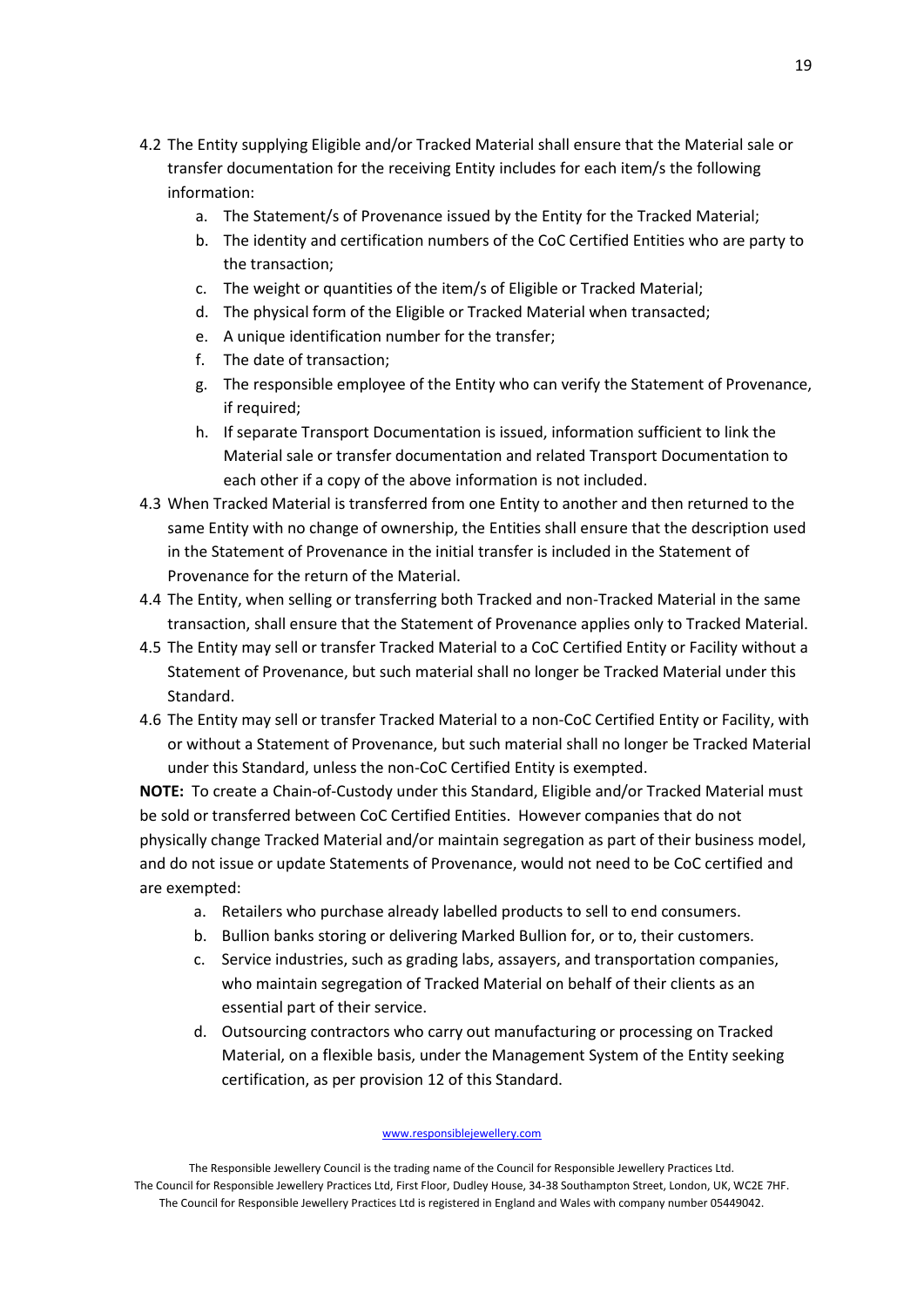**NOTE:** CoC Certified Entities could establish systems that conform with the requirements of Section 4, irrespective of the number of CoC Certified Entities with which they deal at the time of the audit. For example, the Entity's system for issuing Material sale or transfer documentation could require the information in provision 4.2 as a pre-requisite for including the relevant Statements of Provenance.

# **5. First Statements of Provenance for Eligible Material**

- 5.1 The first Statement of Provenance describes the starting point for the Chain-of-Custody of Eligible Material, and shall be issued as follows:
	- a. A Producer shall issue the first Statement/s of Provenance for Eligible Material they produce.
	- b. A Refiner shall issue the first Statement/s of Provenance for Eligible Recycled Gold or Platinum Metals they refine.
	- c. An Entity initiating a Chain-of-Custody with Eligible Gold or Platinum Metals Bullion shall issue the first Statement/s of Provenance for that Material.
- 5.2 The Entity issuing a first Statement of Provenance shall identify the Eligible Material as being supplied from one or more of the following:

|    | Provenance                                    | <b>Statement of Provenance Examples</b>        |
|----|-----------------------------------------------|------------------------------------------------|
| а. | A single mine, controlled by a CoC            | 'Yellow' Gold Mine, XYZ Mining Inc.            |
|    | Certified Producer;                           |                                                |
| b. | A single CoC Certified Producer, which        | Mined by XYZ Mining Inc.                       |
|    | controls one or more mines or diamond         | Diamonds created by ABC Diamond                |
|    | laboratories;                                 | Laboratories.                                  |
| c. | A single country, from one or more mines      | Canada.                                        |
|    | or diamond laboratories controlled by one     |                                                |
|    | or more CoC Certified Producers;              |                                                |
| d. | A group of countries, from one or more        | Mined in Namibia, South Africa and/or Lesotho. |
|    | mines or diamond laboratories controlled      |                                                |
|    | by one or more CoC Certified Producers;       |                                                |
| e. | A type of production, from one or more        | RJC Certified Member producers.                |
|    | mines or diamond laboratories controlled      | Fairtrade/Fairmined artisanal gold.            |
|    | by one or more CoC Certified Producers;       | Laboratory-grown diamonds.                     |
| f. | 100% Recycled Gold or Platinum Metals         | 100% Recycled Gold.                            |
|    | from "know your customer" sources;            |                                                |
| g. | <b>Gold or Platinum Metals Bullion minted</b> | LBMA Good Delivery bar from Acme Refiner,      |
|    | before 1 January 2011;                        | 1996.                                          |
| h. | Gold or Platinum Metals of mixed sources,     | Gold 40% mined in USA, 30% recycled and 20%    |
|    | with assigned percentages from Recycled       | gold bullion minted before 1 January 2011.     |
|    | and/or Mined and/or Bullion.                  |                                                |

### www.responsiblejewellery.com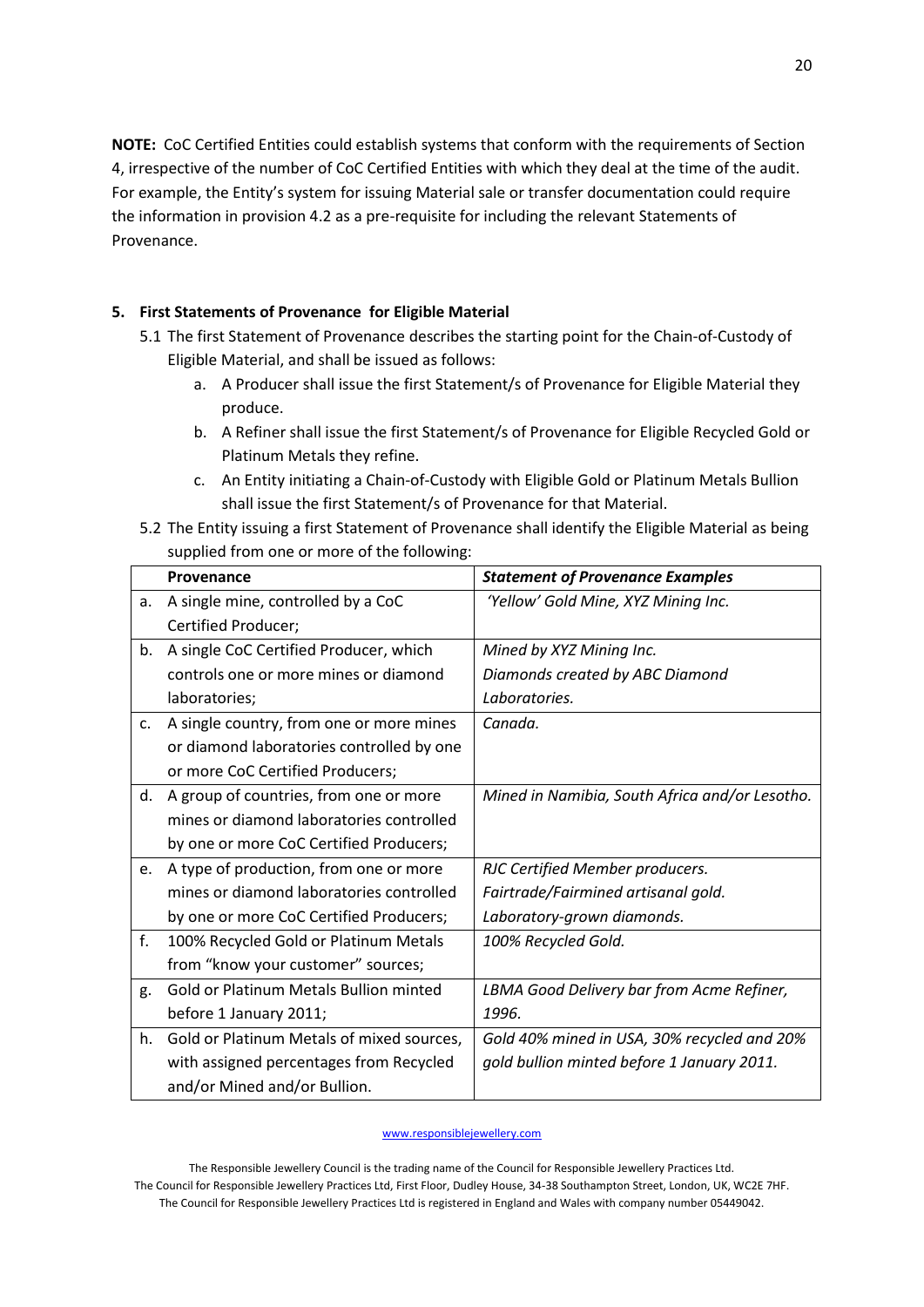### **6. Subsequent Statements of Provenance for Tracked Material**

**NOTE:** Eligible Material with a Statement of Provenance transferred between two or more Chain-of-Custody Certified Entities and/or the final consumer becomes Tracked Material. Diamonds, Gold and/or Platinum Metals with different Statements of Provenance can be mixed or combined, as long as the resulting, aggregated Statement of Provenance remains a truthful, clear and accurate description of where the supply chain started or could have started, and is supported by appropriate records. This would enable each downstream business to determine the Statements of Provenance most appropriate for their markets, while maintaining segregation from material of unknown provenance.

- 6.1 The Entity shall ensure that any subsequent Statement of Provenance it issues for Tracked Material includes information that repeats, or is a reasonable and logical result of, the descriptions provided in the applicable supplied Statements of Provenance. Information that is based on inference or speculation must not be included in a Statement of Provenance.
- 6.2 The subsequent Statement of Provenance shall identify the Tracked Material as being supplied from one or more of the descriptions outlined in provision 5.1 of this Standard.
- 6.3 If the Entity processes or manufactures the Tracked Material, the subsequent Statement of Provenance shall also include a description of the Entity, country, or grouping thereof where the activity was carried out.

### **7. On-Product Labelling**

- 7.1 The RJC Certified Product Label shall be used when any On-product representations are made to the final consumer about Diamonds, Gold and/or Platinum Metals being Tracked Material under this Standard.
- 7.2 The Entity, when using the RJC Certified Product Label, shall do so only if the Jewellery Product contains Tracked Material in accordance with this Standard. The Label shall not apply to Diamonds, Gold or Platinum Metals that is not Tracked Material, unless such material is a Minor Component as described in provision 13 of this Standard.
- 7.3 The Entity, when using the RJC Certified Product Label, shall do so in compliance with the policies and rules for use of the RJC Certified Product Label established by the RJC from time to time.
- 7.4 The Entity, when using the RJC Certified Product Label, shall include on the Label the Entity's CoC certification number, and a unique identification number or other means to link the Jewellery Product to the last Statement/s of Provenance for the Tracked Materials it contains.
- 7.5 The Entity, when using the RJC Certified Product Label, shall accompany the Label with the RJC's approved general statement of assurance as a minimum. More specific information from the Statement/s of Provenance for the Jewellery Product may also be provided.

www.responsiblejewellery.com

The Responsible Jewellery Council is the trading name of the Council for Responsible Jewellery Practices Ltd. The Council for Responsible Jewellery Practices Ltd, First Floor, Dudley House, 34-38 Southampton Street, London, UK, WC2E 7HF. The Council for Responsible Jewellery Practices Ltd is registered in England and Wales with company number 05449042.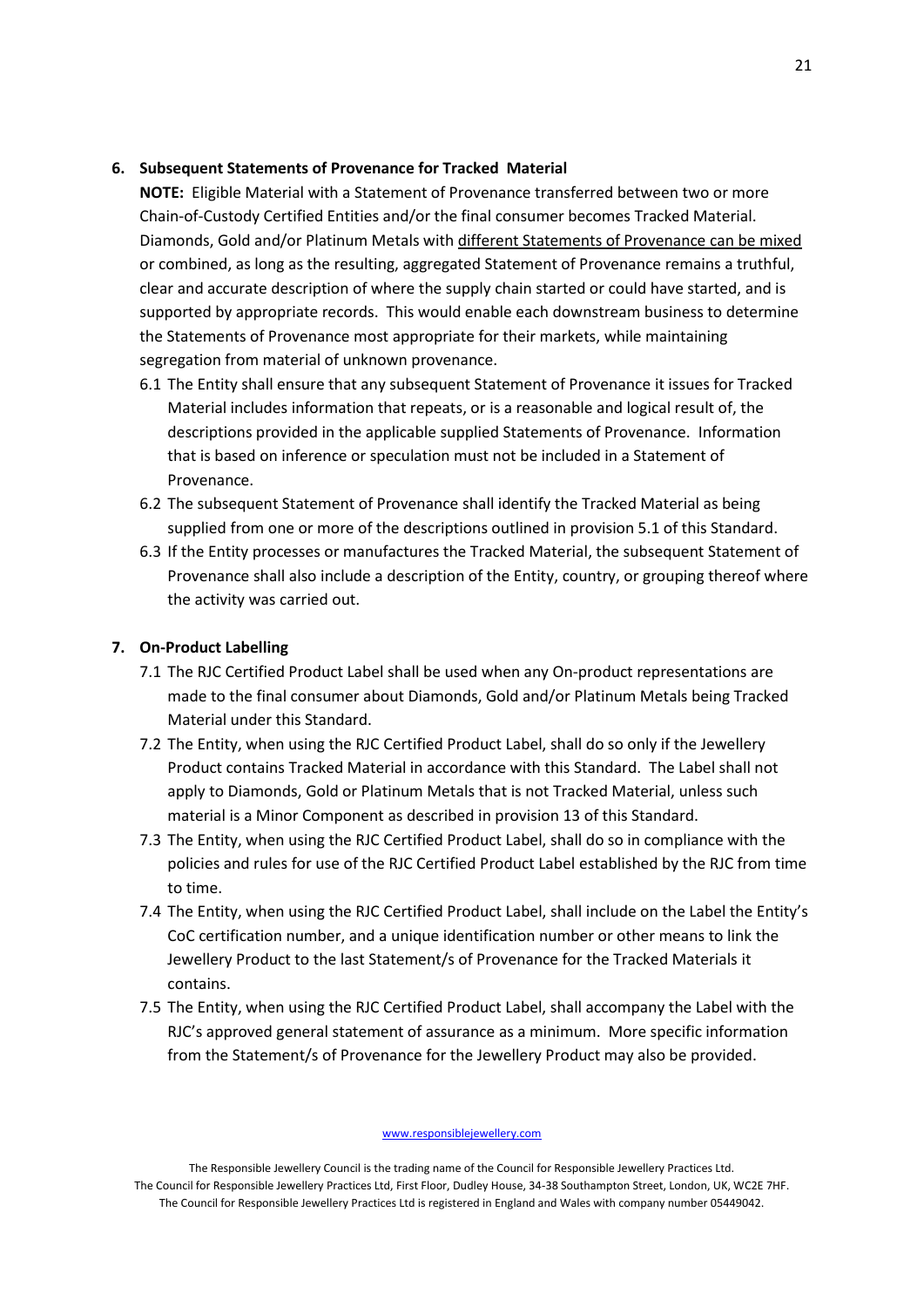# **8. Producers: Supplementary Requirements**

8.1 A Producer shall have systems to ensure that all of the Eligible Material they sell is sourced from mining operations or diamond production laboratories that are under their control, or in which they hold a legal interest and are under the control of another Chain-of-Custody certified Producer.

# **9. Refiners and Alloyers: Supplementary Requirements**

- 9.1 A Refiner/Alloyer shall only accept Eligible Recycled Gold and/or Platinum Metals in accordance with Know Your Customer principles to establish the identity of all organisations with which they deal, so as to avoid sourcing from Illegitimate Sources.
- 9.2 A Refiner/Alloyer shall have records and systems in place for the verification of Records of Provenance for their Marks on Eligible Gold and/or Platinum Metals Bullion.

# **10. Diamond Trading, Cutting and Polishing: Supplementary Requirements**

- 10.1 A Diamond Trader, or Diamond Cutter and Polisher shall ensure that all Parcels of Tracked Diamonds have a weight, and a unique identification number that is linked to a Statement of Provence issued by the Entity who supplied the Tracked Diamonds.
- 10.2 A Diamond Trader, or Diamond Cutter and Polisher shall have systems in place to:
	- a. Track and reconcile the weight of Parcels of Tracked Diamonds through each stage of production; and
	- b. Securely record and reconcile all Parcels of Tracked Diamonds held in inventory or being processed by weight, update wherever there is a physical change, and identify any irregularities.

# **11. Manufacturing: Supplementary Requirements**

11.1 A Manufacturer, when producing a Jewellery Product containing two or more of Tracked Diamonds, Tracked Gold or Tracked Platinum Metals, shall have systems in place to reconcile all Tracked Material used with the Statements of Provenance issued by the suppliers of the Tracked Material.

# **12. Outsourcing: Supplementary Requirements**

**NOTE:** An Entity may outsource processing or manufacturing of Tracked Material on a flexible basis to any one of a number of potential contractors providing the following requirements are met.

- 12.1 An Entity shall have, and not relinquish, legal ownership of any Tracked Material to be included in outsourced processes.
- 12.2 The Entity's Management System shall include explicit procedures for the outsourced process which are shared with the relevant contractor/s, and which ensure that:
	- a. Tracked Material can be tracked and controlled and cannot be mixed or contaminated with any other material during outsourced processing;

www.responsiblejewellery.com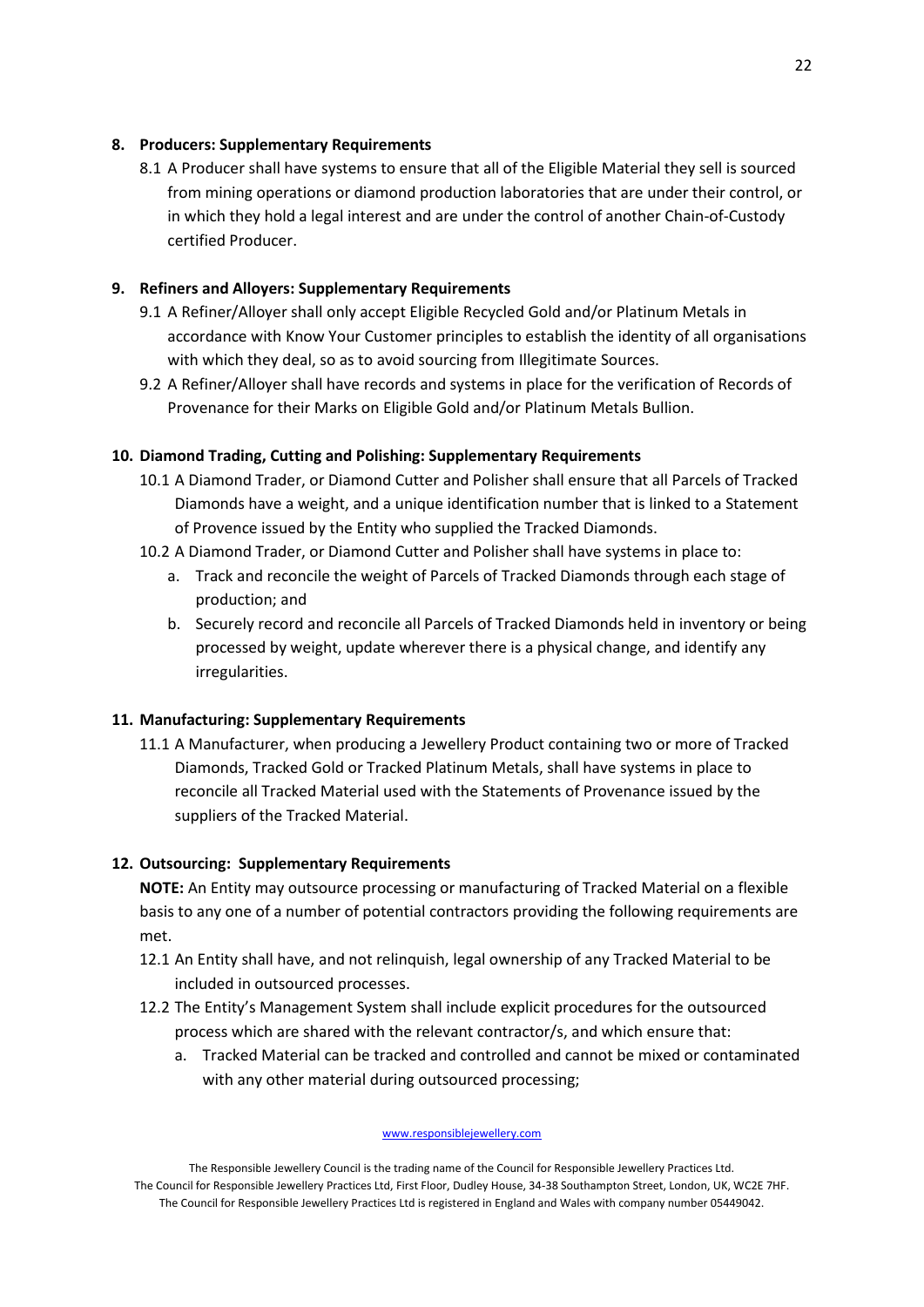- b. The contractor keeps records of inputs, outputs and transfer documentation associated with the processing or manufacturing of the Entity's Tracked Material.
- 12.3 The Entity shall ensure that contractors do not themselves outsource any processing of Tracked Material to any other contractor.

### **13. Minor Components: Supplementary Requirements**

**NOTE:** An Entity may specify Minor Components in a Jewellery Product as exempt from the requirements for Chain-of-Custody control and labelling for Diamonds and/or Gold and/or Platinum Metals.

**NOTE:** Materials other than Diamonds and/or Gold and/or Platinum Metals used in a jewellery product do not need to be tracked under this Standard. There is no minimum percentage of Diamonds and/or Gold and/or Platinum Metals required relative to other materials used in a jewellery product.

- 13.1 The Entity shall have systems in place to demonstrate that the quantity of Diamonds and/or Gold and/or Platinum Metals contained in Minor Components which have been identified as exempt from requirements for Chain-of-Custody control and labelling comprises less than 5% of the value of the Jewellery Product.
- 13.2 The Entity, when using the RJC Certified Product Label, shall provide an On-product statement indicating that the Jewellery Product may contain Minor Components that are not covered by RJC Chain-of-Custody claims.

www.responsiblejewellery.com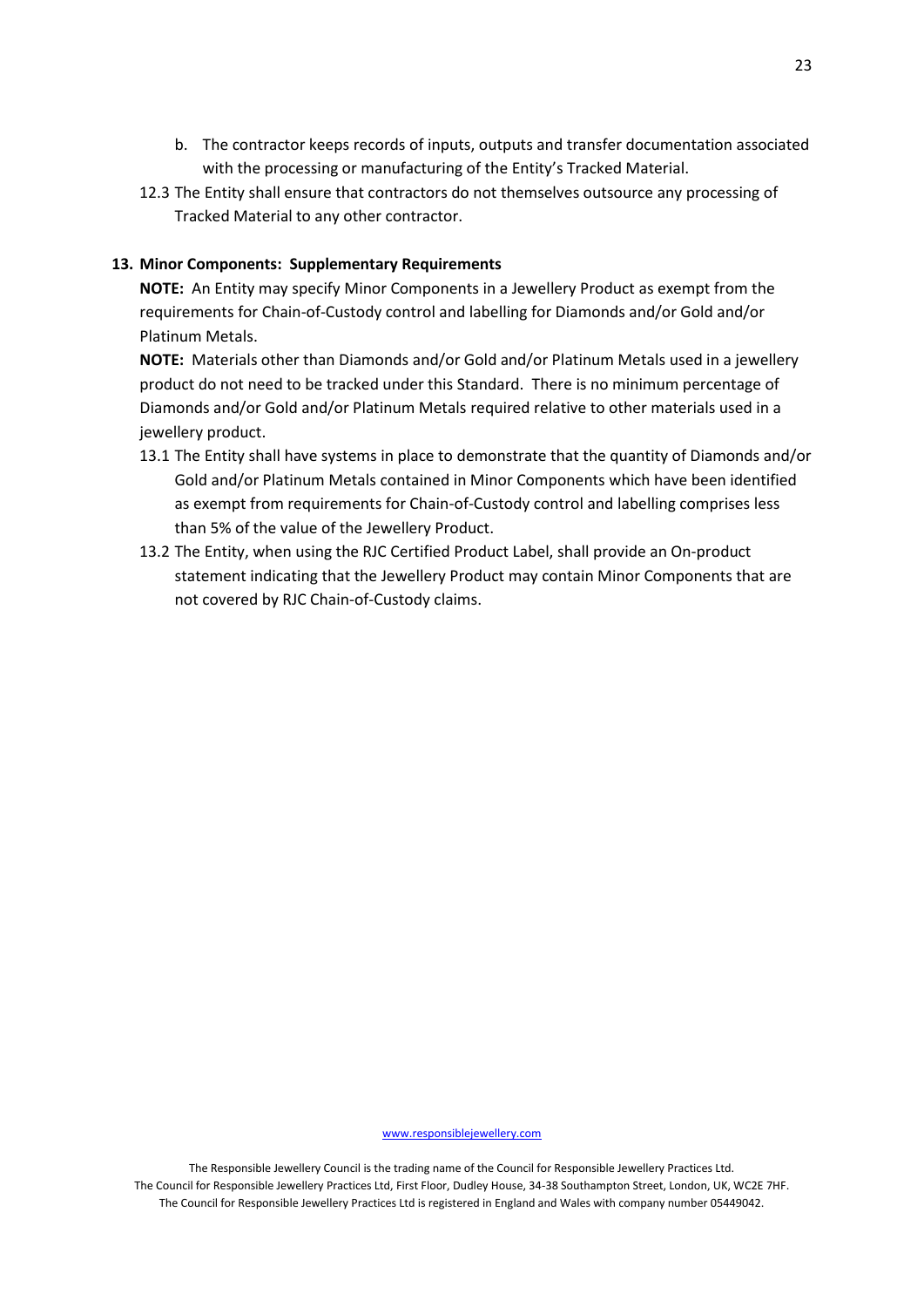# **Glossary**

**Alloyer:** An Entity engaged in manufacturing alloys of Gold and/or Platinum Metals to defined specifications of purity, colour, hardness and chemical specification.

**Chain-of-custody (CoC):** The documented sequence of Custody that occurs when Eligible or Tracked Material is transferred from one Facility and/or Entity to another along the supply chain.

**Chain-of-Custody (CoC) Certified Entity:** An Entity that conforms with the applicable parts of the RJC Chain-of-Custody (CoC) Standard, as verified by an RJC accredited auditor.

**Custody**: The physical possession of Eligible or Tracked Material by an Entity for the purposes of producing, processing, trading, manufacturing, packaging, labelling or retailing.

**Diamond/Laboratory-grown diamond**: A natural mineral, or any object or product that has been either partially or wholly crystallised or re-crystallised due to human intervention, consisting essentially of pure carbon crystallised with a cubic structure in the isometric system. Its hardness in the Mohs scale is 10; its specific gravity is approximately 3.52; it has a refractive index of 2.42 and it can occur in many colours. For simplicity, this document uses the term Diamond to refer to both natural (mined) and laboratory-grown diamonds.

**Diamond Cutter and Polisher**: An Entity that cuts and polishes rough Diamonds to produce polished Diamonds.

**Diamond Trader**: An Entity that trades rough and/or polished Diamonds.

**Eligible Material:** Diamonds, Gold, and/or Platinum Metals, that is eligible to become Tracked Material under the RJC Chain-of-Custody standard. Consists of one or more of the following:

- **Eligible Diamonds.** Rough Diamonds for which a Statement of Provenance can be issued by a CoC Certified Producer.
- **Eligible Mined Gold.** Mined Gold, in the form of unrefined Gold concentrate, impure alloy of Gold (doré), or refined Gold, for which a Statement of Provenance can be issued by a Coc Certified Producer.
- **Eligible Gold Bullion.** Refined Gold minted before 1 January 2011, in the form of bars, ingots or coins, bearing the Mark of a CoC Certified Refiner or Mint, or London Bullion Market Association (LBMA) London Good Delivery Identification, and supported by a Record of Provenance.
- **Eligible Recycled Gold**. Scrap and post-consumer Gold sourced in accordance with "know your customer" principles and refined by a CoC Certified Refiner, for which a Statement of Provenance can be issued by the Refiner.

www.responsiblejewellery.com

The Responsible Jewellery Council is the trading name of the Council for Responsible Jewellery Practices Ltd. The Council for Responsible Jewellery Practices Ltd, First Floor, Dudley House, 34-38 Southampton Street, London, UK, WC2E 7HF. The Council for Responsible Jewellery Practices Ltd is registered in England and Wales with company number 05449042.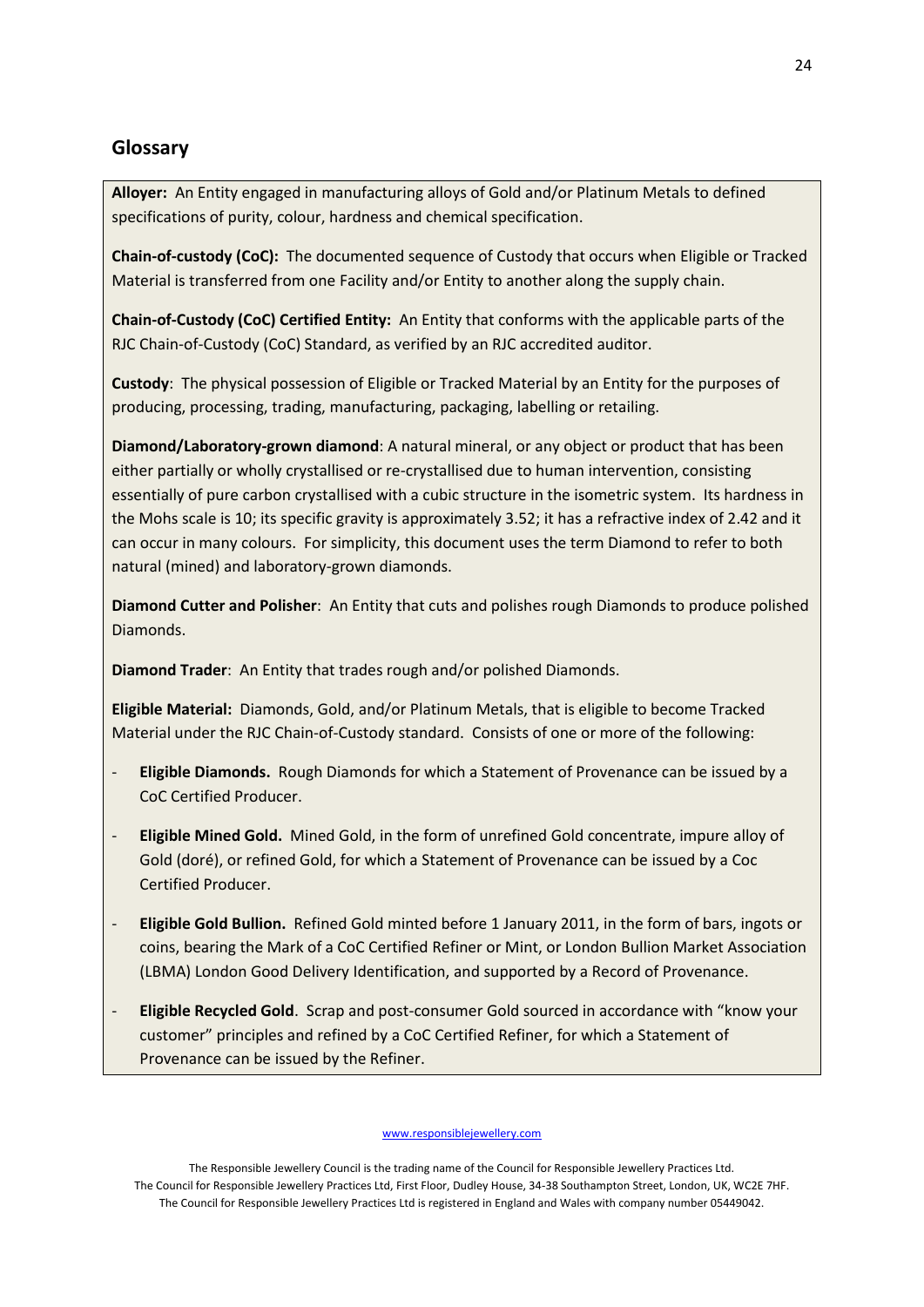- **Eligible Mined Platinum Metals.** Mined Platinum Metals, in the form of unrefined concentrate, impure alloys or refined metal, for which a Statement of Provenance can be issued by a CoC Certified Producer.
- **Eligible Platinum Metals Bullion.** Refined Platinum Metals minted before 1 January 2011, in the form of bars, ingots, coins or plates bearing the Mark of a CoC Certified Refiner or Mint, and supported by a Record of Provenance.
- **Eligible Recycled Platinum Metals**. Scrap and post-consumer Platinum Metals sourced in accordance with "know your customer" principles and refined by a CoC Certified Refiner, with a Statement of Provenance issued by the Refiner.

**Entity:** A business or similar responsible for implementation of the Standard.

**Facility:** Premises with Custody of Eligible or Tracked Material.

**Gold:** A rare yellow metallic element with the chemical symbol 'Au'. It is a mineral with specific hardness of 2.5-3 on the Mohs scale of hardness and the atomic number 79.

**Illegitimate Sources:** Sources of Gold and/or Platinum Metals that are contrary to applicable law, and/or involved with illegal mining, funding of conflict, money-laundering, funding of terrorism, or proceeds of crime.

**Jewellery Product**: Semi-finished or finished jewellery or components, containing Tracked Material.

**Know Your Customer (KYC):** Principles established to combat money laundering and finance of terrorism. KYC principles require businesses to establish the identity of all organisations with which they deal, have a clear understanding of their business relationships and have a reasonable ability to identify and react to transaction patterns appearing out of the ordinary or suspicious.

**Label:** RJC Certified Products Label.

**London Bullion Market Association (LBMA) London Good Delivery Identification:** A unique serial number assigned by an LBMA Gold Refiner to a 400 troy ounce Gold bar as part of its Mark.

**Management system:** Management processes and documentation that collectively prove a systematic framework for ensuring that tasks are performed correctly, consistently and effectively to achieve the desired outcomes, and to drive continual improvement in performance.

**Manufacturer:** An Entity that manufactures semi-finished or finished jewellery or components.

**Mark**: A stamped impression on the surface of a Gold or Platinum Metals bar that indicates the Refiner or Mint, serial number, and purity of metal content. The year the bar was manufactured must appear with the Mark, or be verifiable in a Record of Provenance via the serial number.

www.responsiblejewellery.com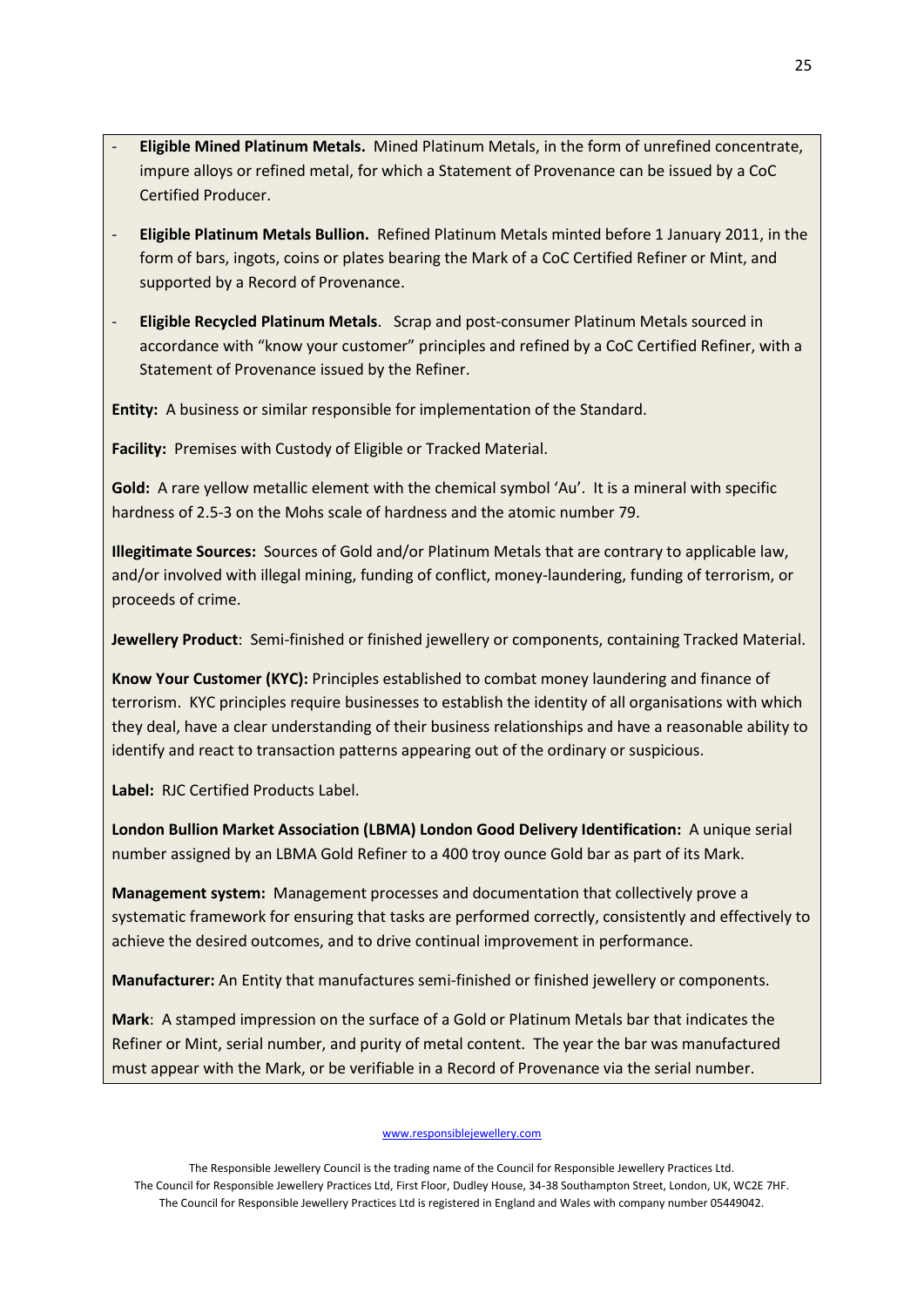**Material:** Diamonds and/or Gold and/or Platinum Metals. Materials currently outside the RJC's scope, such as other metals in alloys and other precious stones, are not tracked under the RJC CoC Standard.

**Mint:** An Entity engaged in manufacturing Gold and/or Platinum Metal bars, ingots or coins.

**Minor Components:** Components containing Diamonds, Gold and/or Platinum Metals which cannot be positively identified as Tracked Material and constituting less than 5% of the value of a Jewellery Product. Minor Components can be exempted from the requirements for Chain-of-Custody control as specified by this Standard.

**On-product:** Term applied to any label, packaging or marking attached or applied to a product. Examples of on-product labels include product tags, Marks, hallmarks, engravings, laser inscriptions, information on retail packaging, transit packaging and/or associated sales documentation.

**Parcel:** One or more Diamonds physically grouped together in a single package with a unique identification.

**Platinum Metals:** Precious metallic elements, also known as the Platinum Group, that have similar physical and chemical properties and tend to occur together in the same mineral deposits. Platinum Metals covered under this Standard are:

- Rhodium: chemical symbol 'Rh', Mohs hardness 6, atomic number 45;
- **Palladium**: chemical symbol 'Pd', Mohs hardness 5, atomic number 46;
- Platinum: chemical symbol 'Pt', Mohs hardness 4-4.5, atomic number 78.

**Producer:** An Entity which sells Eligible Material produced from one or more mines or diamond production laboratories, at the point of its initial entry into a Chain-of-Custody.

**Provenance:** Where the Chain-of-Custody for Eligible Material or Tracked Material specifically or collectively started, and the specific or collective path that was followed through the supply chain.

**Record of Provenance:** Reliable record supporting a Mark on Eligible Bullion that allows verification of its Refiner and date of manufacture.

**Refiner:** An Entity engaged in separating and purifying Gold and/or Platinum Metals to defined specifications.

**Retailer**: An Entity that sells Jewellery Products to the final consumer.

**RJC:** Responsible Jewellery Council.

**Standard:** The RJC Chain-of-Custody Certification Standard.

#### www.responsiblejewellery.com